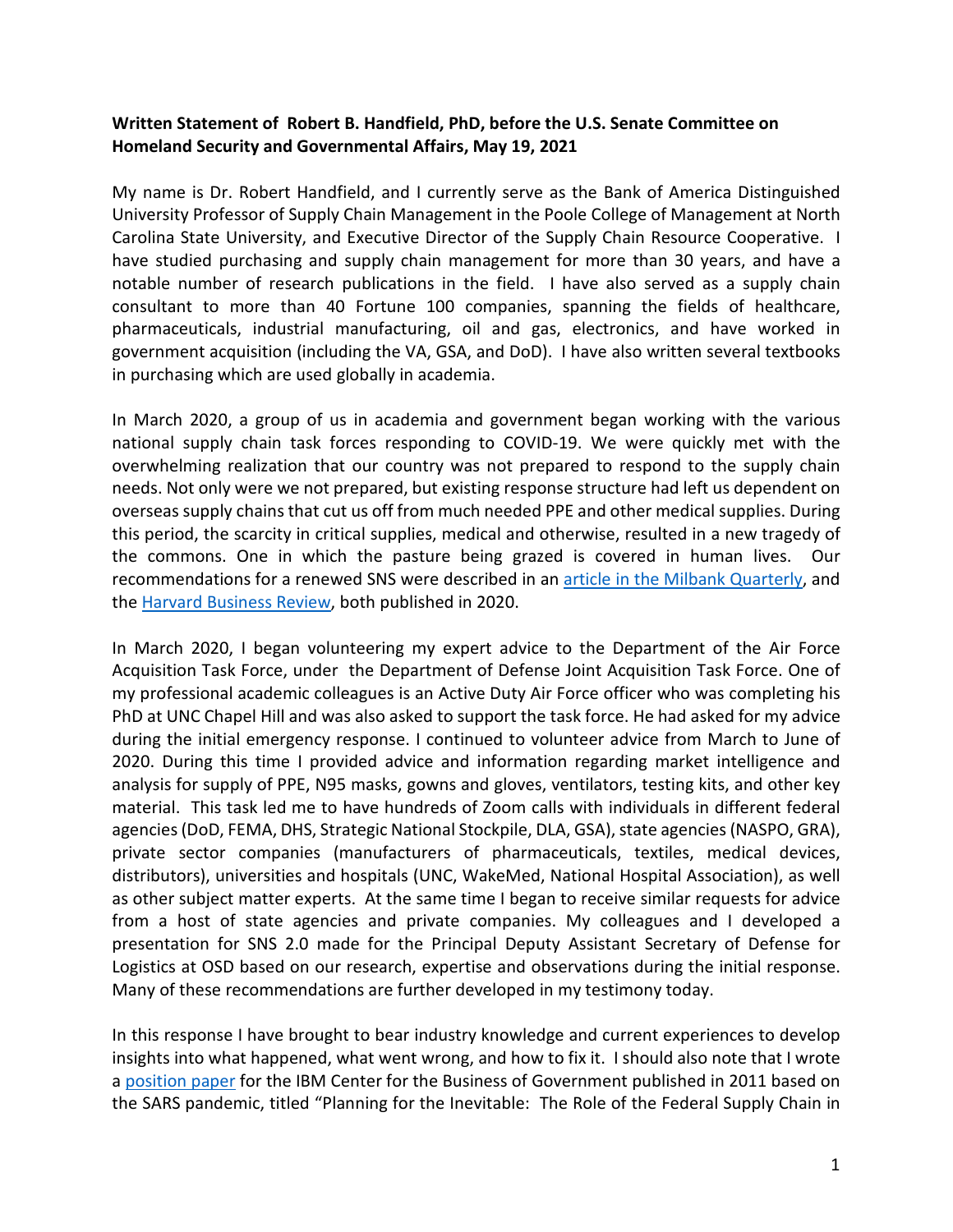Planning for National Emergencies". Many of the recommendations made in this report, if they had been followed, would have led to I believe a much better response to COVID. (I would be happy to help support your team, if there is an opportunity to do so on a subcontract basis.)

In this testimony today, I will begin by describing the state of the Strategic National Stockpile and the state of U.S. medical supply chain readiness prior to January 2020, including the longstanding reliable on foreign sources for critical drugs and medical supplies. I will then describe the events that occurred during January and February 2020, including the Defense Production Act, Strategic National Stockpile, and emergency contracting capabilities. I will also discuss federal roles and responsibilities during the initial response to COVID-19 related to preparation for, mitigation of, and coordination with states, hospital systems, and others to address anticipated medical supply shortages. I should also emphasize that this responsibility is not just that of the federal government; as documented in our Harvard Business Review article in 2021, all states, government agencies, and private sector companies need to be better prepared in the future. Finally, I will discuss needed reforms to strengthen U.S. medical supply chain vulnerabilities and better prepare for future public health emergencies, and the guiding principles for my vision of a renewed SNS 2.0.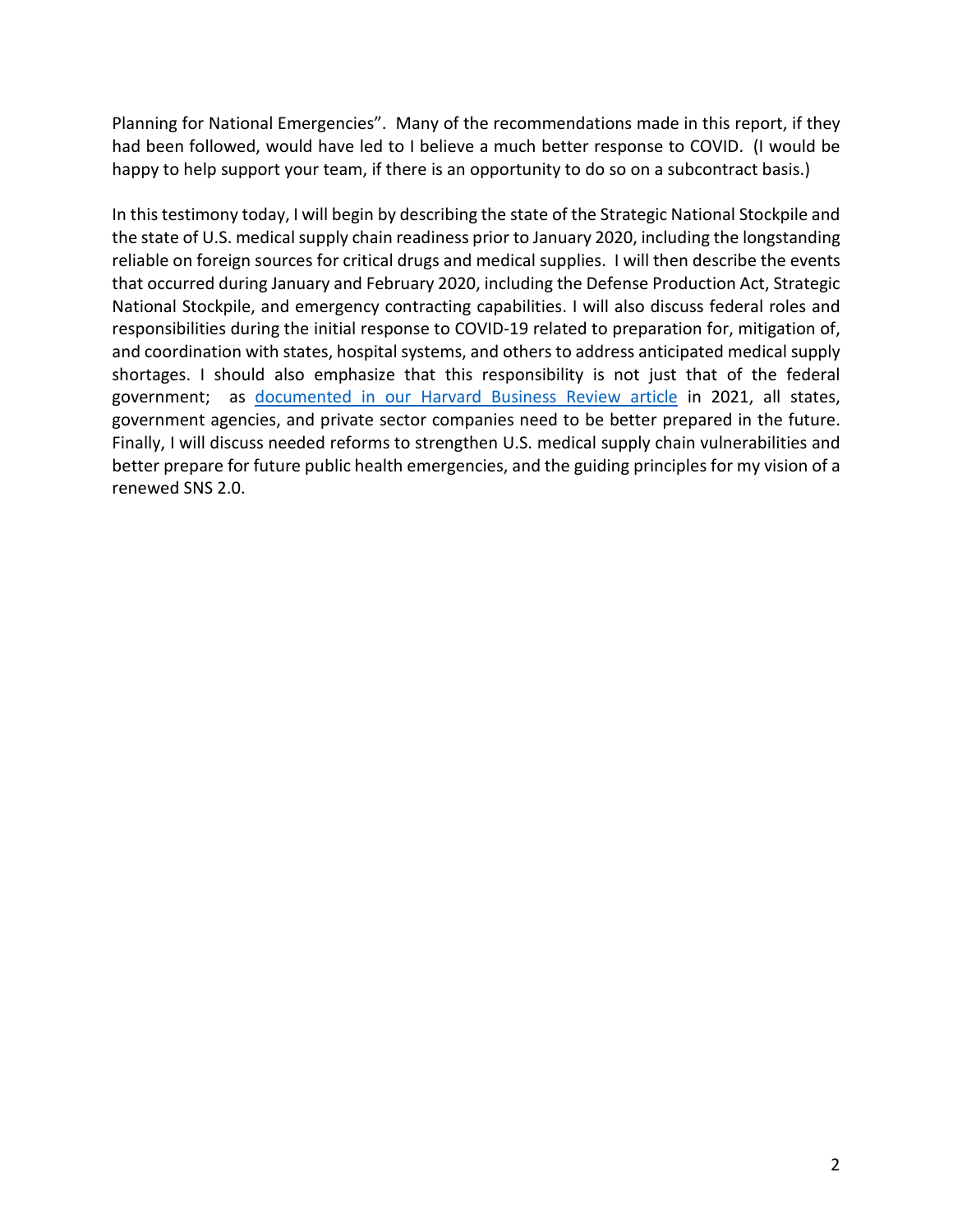#### Table 1 – Supply Shortages During COVID

| Masks (Surgical and N95 respirator)                                                        |                                                                                                                                                                                                                          |                                                                                                                                                                                            |
|--------------------------------------------------------------------------------------------|--------------------------------------------------------------------------------------------------------------------------------------------------------------------------------------------------------------------------|--------------------------------------------------------------------------------------------------------------------------------------------------------------------------------------------|
|                                                                                            | Belgians modified snorkeling ma https://www.medscape.com/viewarticle/927732<br>Potential sources of PPEs-High school/University chemistry/biology/engineering labs-goggles, gloves, aprons-Oil fields and construction v |                                                                                                                                                                                            |
| Goggles                                                                                    |                                                                                                                                                                                                                          |                                                                                                                                                                                            |
| <b>Face Shields</b>                                                                        |                                                                                                                                                                                                                          |                                                                                                                                                                                            |
| Gowns/Gloves, Shoe covers                                                                  | Reach out to construction compan                                                                                                                                                                                         |                                                                                                                                                                                            |
| Lab supplies (broad) (test kits & reagents for them)                                       |                                                                                                                                                                                                                          |                                                                                                                                                                                            |
| Isolation Stethoscopes                                                                     |                                                                                                                                                                                                                          |                                                                                                                                                                                            |
| Biohazard bags                                                                             |                                                                                                                                                                                                                          |                                                                                                                                                                                            |
| Sanitizers                                                                                 | Isopropanol & Ethanol suppliers.                                                                                                                                                                                         |                                                                                                                                                                                            |
| <b>Expiratory CO2 Detector</b>                                                             |                                                                                                                                                                                                                          | needed to help rapidly verify tracheal intubation                                                                                                                                          |
| <b>Laryngoscopes</b>                                                                       | Must have durable and disposable                                                                                                                                                                                         |                                                                                                                                                                                            |
| Macintosh Blades                                                                           | $size2-4$                                                                                                                                                                                                                |                                                                                                                                                                                            |
| Miller Blades                                                                              | $size2-4$                                                                                                                                                                                                                |                                                                                                                                                                                            |
|                                                                                            |                                                                                                                                                                                                                          |                                                                                                                                                                                            |
| <b>Glidescopesand Blades</b>                                                               |                                                                                                                                                                                                                          | necessary for very difficult intubations- 1 per hosptital likely sufficient                                                                                                                |
| Endotracheal (ET) Tubes                                                                    | Sizes 6-8 (5 tubes)                                                                                                                                                                                                      | Prefer subglotic suction port to decreate Ventilator Associated Pneumonia (VAP)                                                                                                            |
| ETTube Securing devices                                                                    |                                                                                                                                                                                                                          |                                                                                                                                                                                            |
| Durable Cloth Medical Tape                                                                 |                                                                                                                                                                                                                          | Can be used a substitute for securing devices                                                                                                                                              |
| Laryngeal Mask Airways                                                                     |                                                                                                                                                                                                                          | Necessary to support patients for short periods when intubation is very difficult                                                                                                          |
| 10 CC syringes                                                                             |                                                                                                                                                                                                                          | Necessary to inflate ET tube                                                                                                                                                               |
| <b>Cuff Pressure Manometers</b>                                                            |                                                                                                                                                                                                                          | Necessary                                                                                                                                                                                  |
| bougie intubation tubes                                                                    |                                                                                                                                                                                                                          | necessary for very difficult intubations                                                                                                                                                   |
| nasal and oral airway devices                                                              |                                                                                                                                                                                                                          | necessary to assure sufficient ventilation before intubation                                                                                                                               |
|                                                                                            |                                                                                                                                                                                                                          |                                                                                                                                                                                            |
| Expiratory CO2 in line sensor adaptors                                                     |                                                                                                                                                                                                                          |                                                                                                                                                                                            |
| <b>ECG Monitoring Contacts</b>                                                             |                                                                                                                                                                                                                          |                                                                                                                                                                                            |
| Pulse Oximetry devices (stickers and carriable devices for isolation)                      |                                                                                                                                                                                                                          |                                                                                                                                                                                            |
| <b>Suction Supplies</b>                                                                    |                                                                                                                                                                                                                          | Necesary to maintain airways                                                                                                                                                               |
| Canisters                                                                                  |                                                                                                                                                                                                                          | will require multiple with extended vent requirements                                                                                                                                      |
| Tubing                                                                                     |                                                                                                                                                                                                                          |                                                                                                                                                                                            |
| Endotracheal Suction Catheters                                                             |                                                                                                                                                                                                                          |                                                                                                                                                                                            |
| <b>Red Rubber Suction Catheters</b>                                                        |                                                                                                                                                                                                                          |                                                                                                                                                                                            |
|                                                                                            |                                                                                                                                                                                                                          |                                                                                                                                                                                            |
| 50 PSI O2 and Air Wall Adapters                                                            |                                                                                                                                                                                                                          |                                                                                                                                                                                            |
| T <b>racheostomy K</b> its                                                                 |                                                                                                                                                                                                                          |                                                                                                                                                                                            |
| Ambu Bags/Masks                                                                            |                                                                                                                                                                                                                          |                                                                                                                                                                                            |
| <b>Viral Expiratory Filters</b>                                                            |                                                                                                                                                                                                                          | necessary for both ventilators and ambu bags                                                                                                                                               |
| PEEP Valves-adjustable or 5/7.5/10 cmH2O                                                   |                                                                                                                                                                                                                          | necessary for patients with Acutre Respiratory Distress Syndrome (ARDS) when patient is off of ventilator                                                                                  |
| <b>Travel Ventilators</b>                                                                  |                                                                                                                                                                                                                          |                                                                                                                                                                                            |
| <b>Travel Vent Circuits</b>                                                                |                                                                                                                                                                                                                          |                                                                                                                                                                                            |
| Inline Nebulizer Adaptor and Small Volume Nebulizers                                       |                                                                                                                                                                                                                          | necessary to administer aerosolized medications                                                                                                                                            |
| <b>Heated Ventilator Circuits</b>                                                          |                                                                                                                                                                                                                          | prefer heated circuits to decreate incidence of VAP                                                                                                                                        |
|                                                                                            |                                                                                                                                                                                                                          |                                                                                                                                                                                            |
| Humidifiers                                                                                |                                                                                                                                                                                                                          |                                                                                                                                                                                            |
| <b>Heat and Moisture Exchangers</b>                                                        |                                                                                                                                                                                                                          | prefer humidified circuit but necessary for transport and as substitute to humidifier                                                                                                      |
| <b>Patient Restraints</b>                                                                  |                                                                                                                                                                                                                          | necessary to prevent involuntary extubation                                                                                                                                                |
| 18 and 22 mm adaptors                                                                      |                                                                                                                                                                                                                          | necessary to assure PEEP valve/HME/in-line nebulizer compatibility                                                                                                                         |
| Brochoscopy Kits                                                                           |                                                                                                                                                                                                                          |                                                                                                                                                                                            |
| <b>Vaccine - Rapid Production</b>                                                          |                                                                                                                                                                                                                          |                                                                                                                                                                                            |
| Therapeutic Drugs- Rapid Production                                                        |                                                                                                                                                                                                                          |                                                                                                                                                                                            |
| Furosemide                                                                                 |                                                                                                                                                                                                                          | Medical community has found that diuretics are critical in treating COVID patients                                                                                                         |
| Propofol                                                                                   |                                                                                                                                                                                                                          |                                                                                                                                                                                            |
|                                                                                            |                                                                                                                                                                                                                          | Necesary for sedation of intubated patients                                                                                                                                                |
| succinylcholine                                                                            |                                                                                                                                                                                                                          | paralytic necessary for intubation procedure and to manage most critical vent patients                                                                                                     |
| <b>Midazolarn</b>                                                                          |                                                                                                                                                                                                                          | Necesary for sedation of intubated patients                                                                                                                                                |
| Environmental                                                                              |                                                                                                                                                                                                                          |                                                                                                                                                                                            |
| Healthcare (RRT-RN-MD)                                                                     |                                                                                                                                                                                                                          |                                                                                                                                                                                            |
| Quick Accredidation for ICU/Vent capability                                                |                                                                                                                                                                                                                          |                                                                                                                                                                                            |
| Beds and Associated Facilities Supply                                                      |                                                                                                                                                                                                                          |                                                                                                                                                                                            |
| Wheel chairs, mobile beds/stretchers                                                       |                                                                                                                                                                                                                          | to move/transfer patients                                                                                                                                                                  |
| IV fluids                                                                                  |                                                                                                                                                                                                                          |                                                                                                                                                                                            |
|                                                                                            |                                                                                                                                                                                                                          |                                                                                                                                                                                            |
| Oxygen cylinders                                                                           |                                                                                                                                                                                                                          |                                                                                                                                                                                            |
| Refrigerators/Freezers for medications/samples and others                                  |                                                                                                                                                                                                                          |                                                                                                                                                                                            |
| Parts and/or accessto 3D printers and raw materials to m https://3dprintingindustry.com/ne |                                                                                                                                                                                                                          |                                                                                                                                                                                            |
| No-contact infrared thermometers calibrated for humans                                     |                                                                                                                                                                                                                          |                                                                                                                                                                                            |
| Refrigerated/cold-chain trucks                                                             |                                                                                                                                                                                                                          | in case of overwhelming cases of deaths                                                                                                                                                    |
| Food, beverages, water                                                                     | Accessto them - For healthcare wo                                                                                                                                                                                        |                                                                                                                                                                                            |
| Dialysis machines, accessories and medications                                             |                                                                                                                                                                                                                          |                                                                                                                                                                                            |
|                                                                                            |                                                                                                                                                                                                                          | Anesthesia, CPAP/BiPAP machines that can be modified to https://www.fda.gov/media/1363 if number of patientsneeding ventilators increase exponentially                                     |
|                                                                                            |                                                                                                                                                                                                                          | Manufacturing locations that can produce PPEs with exis Accessto raw materials to prepare if dearth of PPEs occur. Exports of PPEs (except probably only from China) are being restricted. |
| Space: Temporay testing/disinfection spaces outside the Initios: #twitter.com/CNNS#Room    |                                                                                                                                                                                                                          |                                                                                                                                                                                            |
|                                                                                            |                                                                                                                                                                                                                          |                                                                                                                                                                                            |
|                                                                                            |                                                                                                                                                                                                                          | Self-swab test kits to be potentially launched this week lto be potentially launched this wiPotential for overload of testing with self-swab test kits.                                    |

Batteries (asrequired) for equipments

# **What was the state of readiness of the Strategic National Stockpile and the U.S. medical supply chain prior to January 2020?**

As stated in my earlier report (Handfield, 2011) the U.S. medical system has been increasingly reliant on low cost manufacturing from overseas sources, a trend that has been occurring for the last thirty years. Much of this activity has been driven by the continued pressure of the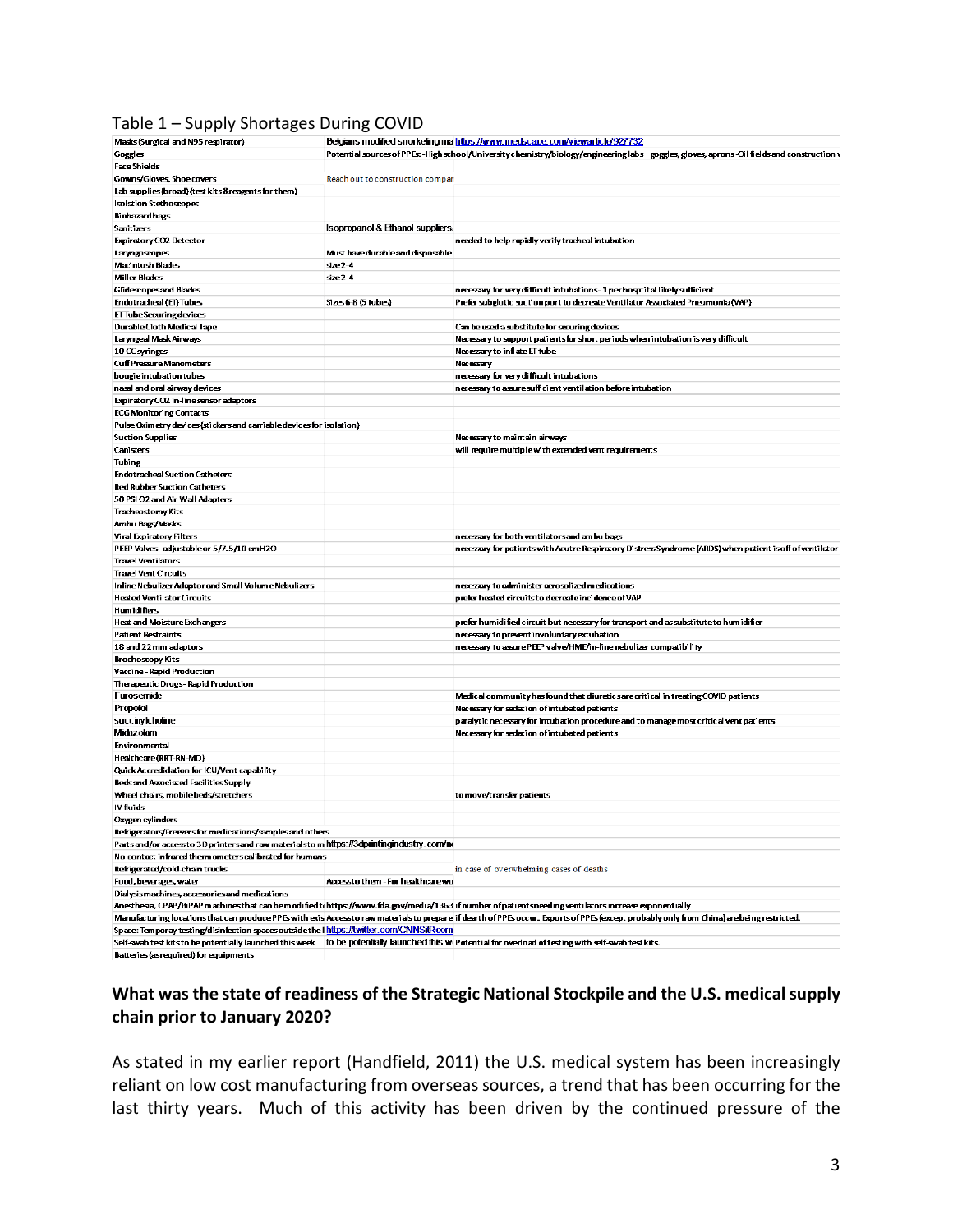healthcare system to buy pharmaceutical products and medical supplies at the lowest cost. Medical supplies include many of the items shown in Table 1 below, which includes surgical and N95 masks, gowns, latex gloves, catheters, single use tubing, Propofol, IV fluids bioreactor bags, and many other items. All of the products shown in Table 1 experienced significant supply shortages during the COVID crisis. Beginning as early as the 1970s many companies moved their manufacturing to low-cost regions to gain improved labor cost—often one of the highest contributors to the cost of goods sold. Offshoring was enabled by international trade agreements struck between nation states, reductions in duties and taxes and other government incentives The offshoring of production often meant that firms established large, centralized, production facilities to exploit volume advantages, in locations such as China and India. Final products were manufactured in centralized facilities and then shipped around the globe to large distribution centers in the US and Europe. Many of the distributors of these products, including companies like Cardinal, McKesson, Owens and Minor, Premier, MedAssets, and others, bought them in large quantities at discounts, and then sold them in bulk to hospitals, based on contracts that promoted a "stack 'em higher, buy 'em cheaper" mentality. This practice was also encouraged by increased pressure on hospitals by CMS and private insurance companies to reduce patient costs. For products like nitrile gloves, there emerged near monopolies like Top Glove and Viet Glove in Vietnam. For N95 masks, more than half of the world's supply came from China, and in fact, much of that was produced in the Wuhan region where COVID originated! 3M also secured all of their raw materials for masks from China, and their factory there was directed to sell only within China by the government through April 2020.

In pharmaceuticals, as more common products became generic, many of the inputs for drugs, known as Active Pharmaceutical Ingredients were sourced from India, which then sources many of their materials from China. Manufacturing is outsourced to Contract Manufacturing Organizations (CMO's) who are often evaluated based on a per unit price basis, and directed by brand pharmaceuticals to produce according to the "recipe" provided them using the suppliers they were directed to buy from.

There were inherent risks with buying low cost medical supplies and pharmaceuticals from Asia. First, there was a lack of direct control and oversight over operations, and the risk of GMP and quality problems was significantly higher. Second, most shipments were made by ocean freight, and the leadtimes for such shipments became longer and longer, as the ships became larger and slower and made more frequent stops (again to save money and drive down the cost of transportation). Distributors in the US tried to keep inventory as low as possible, and tried to keep as little safety stock on hand as possible. Domestic manufacturers of medical products could not compete with these low costs, and many went under or transferred operations to Asia. The Chinese tariffs created further problems as supply became constrained. One of the biggest risks overlooked was the remote possibility that export controls or product shortages would cut off our supplies of medical supplies, a risk which in fact came to fruition in early 2020. Another risk I observed during my work with hospital supply chains is that they often had very poor inventory management practices, with little visibility to their current inventory levels, which we referred to in our paper "Blurry Vision: Supply Chain Visibility for PPE during COVID".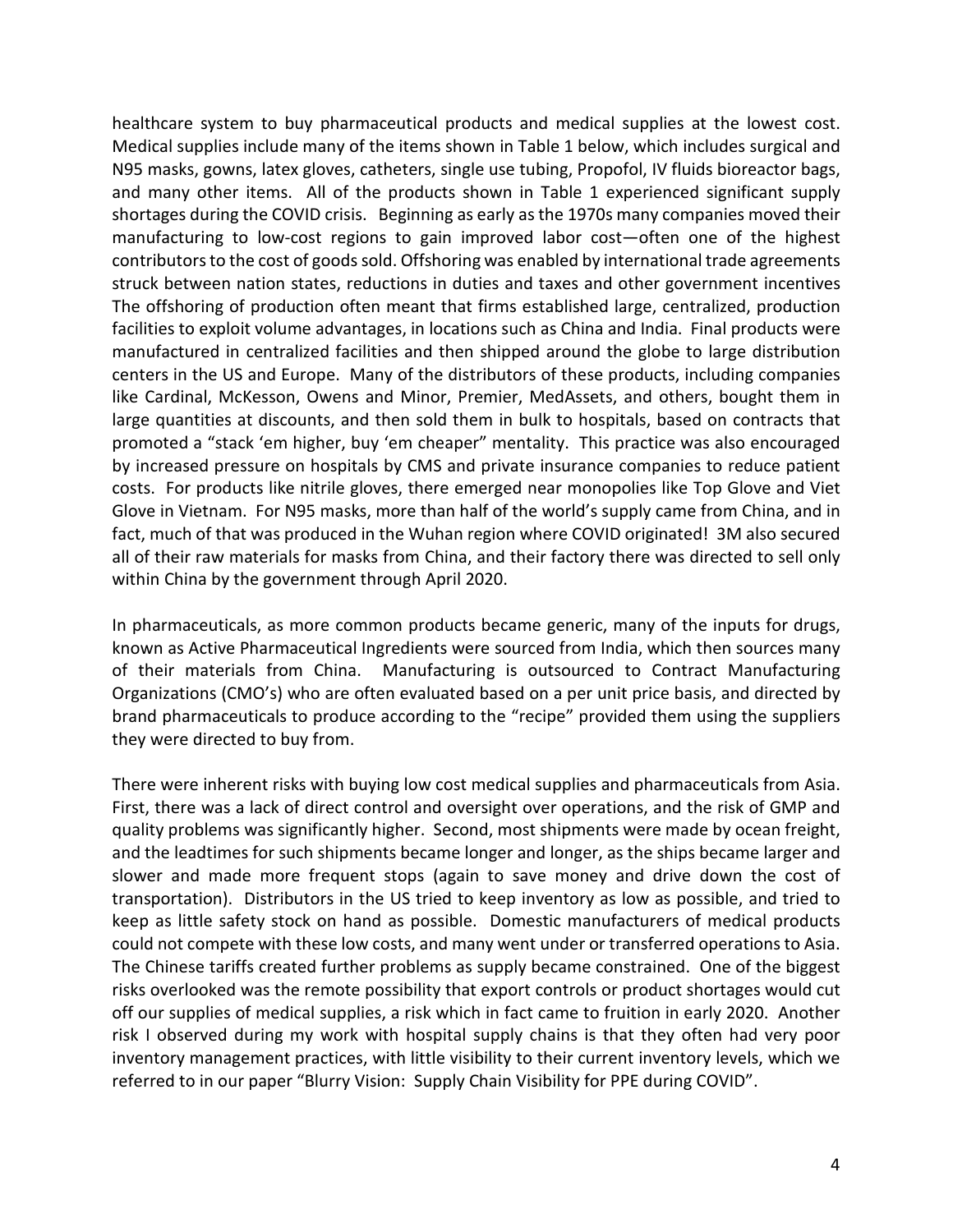During my research, I also had an opportunity to speak at length with several members who worked in the Strategic National Stockpile, and who shared with me some key insights. A bit of history regarding the origin of the SNS is important to note here, and this testimony is in no way intended to be acrimonious in nature to the hard working men and women who staffed this agency during COVID. In fact, their diligence and long hours they put in to try to react to what was an untenable situation is duly noted, and my critiques here are limited to the design of the SNS, as opposed to a direct criticism of the people working within it.

Prior to COVID, the SNS was somewhat of a "secret" organization, as they did not publicize what they did. The genesis of the organization was on bioterror, not pandemics. The SNS was thus never designed or intended to be able to respond to a pandemic such as COVID. The majority of the people working within it were inventory logisticians, not supply chain logisticians. That means most individuals did not have experience managing warehouse and transportation and acquisition activities, but were rather focused on optimizing the stockpile of goods given very limited funding. The SNS managed about 800 product lines, and spent much of their time focused on how to spread out limited funds on acquiring materials to cover threats. Prior to COVID, potential threats were often determined by HHS to determine what to invest in, but this was a public health science view of potential scenarios that might arise, and had little to do with supplying demand for products. And scientists at HHS have a difficult time predicting things. Rather, they look forensically and medically at a problem, but are generally slow and not good at predicting what is needed and how to respond to a future need. In 2017, the composition of the SNS inventory was largely determined by the Public Health Emergency Medical Countermeasures Enterprise (PHEMCE), which issued a strategic plan outlining the key areas for inventory investment.<sup>1</sup> PHEMCE is composed of multiple agencies who assess the current set of global threats. Number one on that list was \$5.7B for pandemic influenza, which included development of vaccines with BARDA, as well as replenishment of expiring material in the SNS. Unfortunately, this excellent plan was allowed to languish, and in 2018 was not restarted. This was tragic, as we would have been in a much better place if it had been carried out. For instance, the supply of N95 masks in the SNS consisted of inventory acquired during the 2009 SARS epidemic. Because these masks were acquired with one-time supplemental influenza funding, they were never replenished, and by the time COVID hit, most of them were expired and useless. In addition, \$2.3B had been allocated on anthrax vaccines that were never shown to be effective, for a threat that was never really validated, which dated back to 2004. So the ability to cover all 12 of the PHEMCE areas was not possible as funding for the SNS was cut back further. Its ability to source based on risk was largely determined by scientists, and even then, often involved one-time events, never for a persistent on-going pandemic like COVID.

The SNS had been part of the CDC for more than 10 years, and in the last two years, was transferred over to ASPR as part of the HHS. This was not really the right place for it to reside, as again it reported up to medical scientists, not emergency response agencies. Their leader Greg Burrell had retired in November 2019 and did not even have a deputy director assigned and was leaderless. The agency did not have enough warehouse capacity to procuring and storing

<span id="page-4-0"></span> <sup>1</sup> https://www.phe.gov/Preparedness/mcm/phemce/phemce-myb/FY2018-2022/Pages/exec-summary.aspx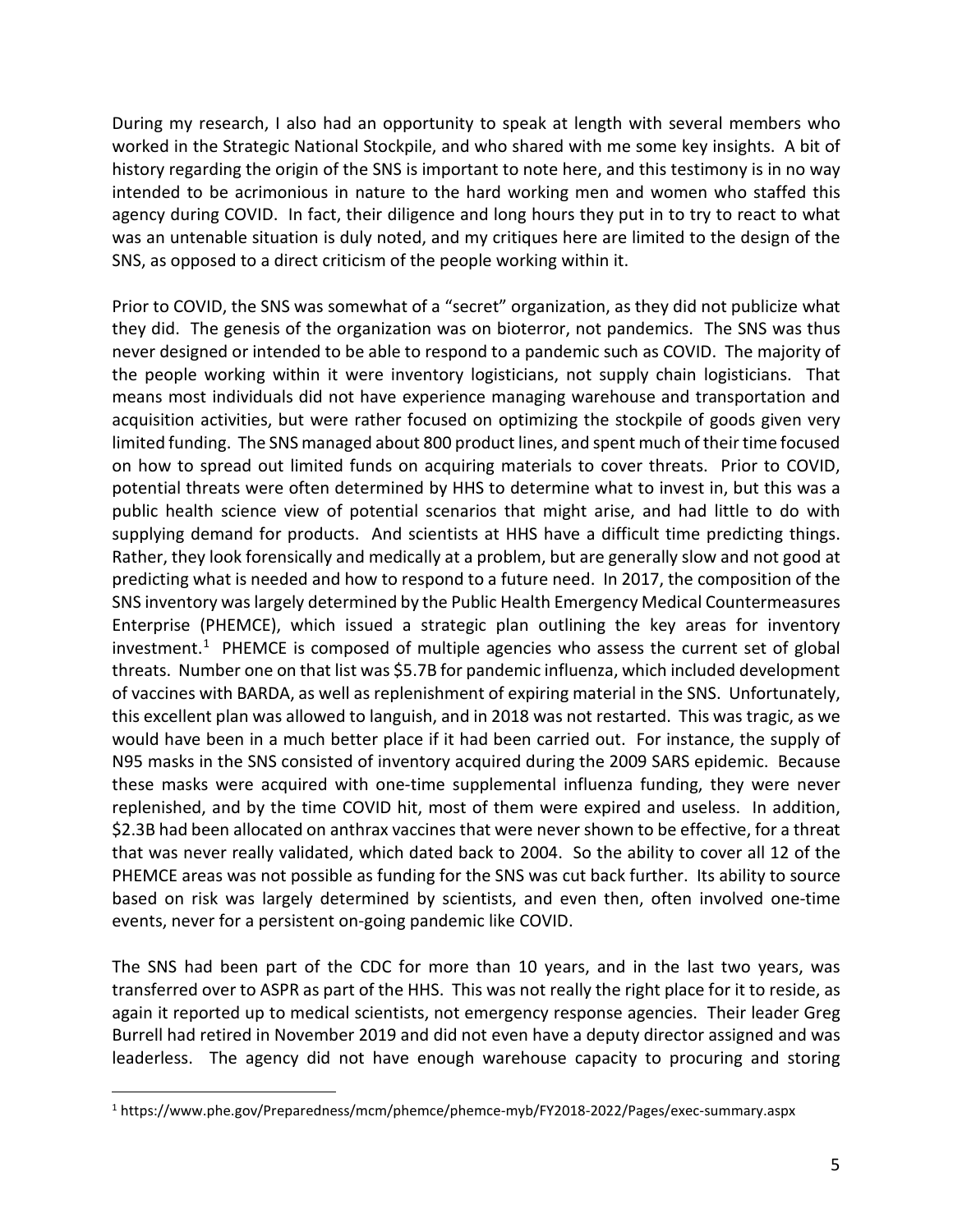materials, even if they had done so. And there was little precedence for them to store products and sell them into the market, as so much of their inventory went to waste and had to be given for free to the public in the event of an event. Having significant appropriations associated with disposal of expired goods was not an option.

Despite these problems, the SNS did have early indicators of a pandemic that was imminent in January 2020. On January 29, the SNS issued an Analysis of Logistics Summary (ALES), a new reporting mechanism it was piloting for the first time. The ALES asked for a response from key distributors, who all responded that they were all on allocation of PPE on February 1 from suppliers in China, and even noted that they had heard China was nationalizing product and they were experiencing an inability to get transportation to the ports for exports of these goods. By February 3, all of the distributors were being slammed with requests for PPE, which they did not have. One quote I recall is that "I was shocked at how many manufacturers and distributors have so little visibility into their tier 2, 3, and 4 suppliers." Members of the SNS spoke leaders up the chain of command within the HHS, but again, these were scientists who did not understand how supply chains operated, and despite an SNS briefing predicting what would happen, they were not listened to. By March, when the DPA was enacted, it was much too late to obtain PPE and supplies, as distributors and manufacturers were unable to get products out of China. I also spoke to many state CPO's who experienced the same issue, and some of them in fact had their shipments commandeered by HHS and FEMA later that summer at the ports.

| Government                | Provider                   | <b>Intermediaries</b> | <b>Other Industries</b>      |
|---------------------------|----------------------------|-----------------------|------------------------------|
| Department of the         | <b>Cleveland Clinic</b>    | Medline Industries    | National Council of          |
| Air Force COVID-19        | <b>Health Systems</b>      |                       | <b>Textile Organizations</b> |
| <b>Task Force</b>         |                            |                       |                              |
| Joint Acquisition         | Summa Health               | Public Spend Forum's  | American Apparel             |
| team Task Force           |                            | GovShop               | and Footwear                 |
|                           |                            |                       | Association                  |
| Federal Supply Chain      | Kaiser Health              |                       | <b>American Association</b>  |
| <b>Task Force</b>         |                            |                       | of Textile Chemists          |
| <b>FEMA DHHD Capacity</b> | Eastbrook Healthcare       |                       | Colorists, India             |
| <b>Enhancement Team</b>   | Center                     |                       | (Association of the          |
|                           |                            |                       | <b>Nonwovens Fabrics</b>     |
|                           |                            |                       | Industry                     |
| <b>FEMA Products Team</b> | <b>Envision Healthcare</b> |                       | The Association of           |
|                           |                            |                       | and Voice of U.S.            |
|                           |                            |                       | Sewn Products                |
|                           |                            |                       | Industry                     |
| <b>FEMA Initial "War</b>  | <b>Banner Health</b>       |                       | North Carolina               |
| Room" Team                |                            |                       | Healthcare                   |
|                           |                            |                       | Association                  |

| Table 2. Organizations Consulted During COVID |  |  |  |  |
|-----------------------------------------------|--|--|--|--|
|-----------------------------------------------|--|--|--|--|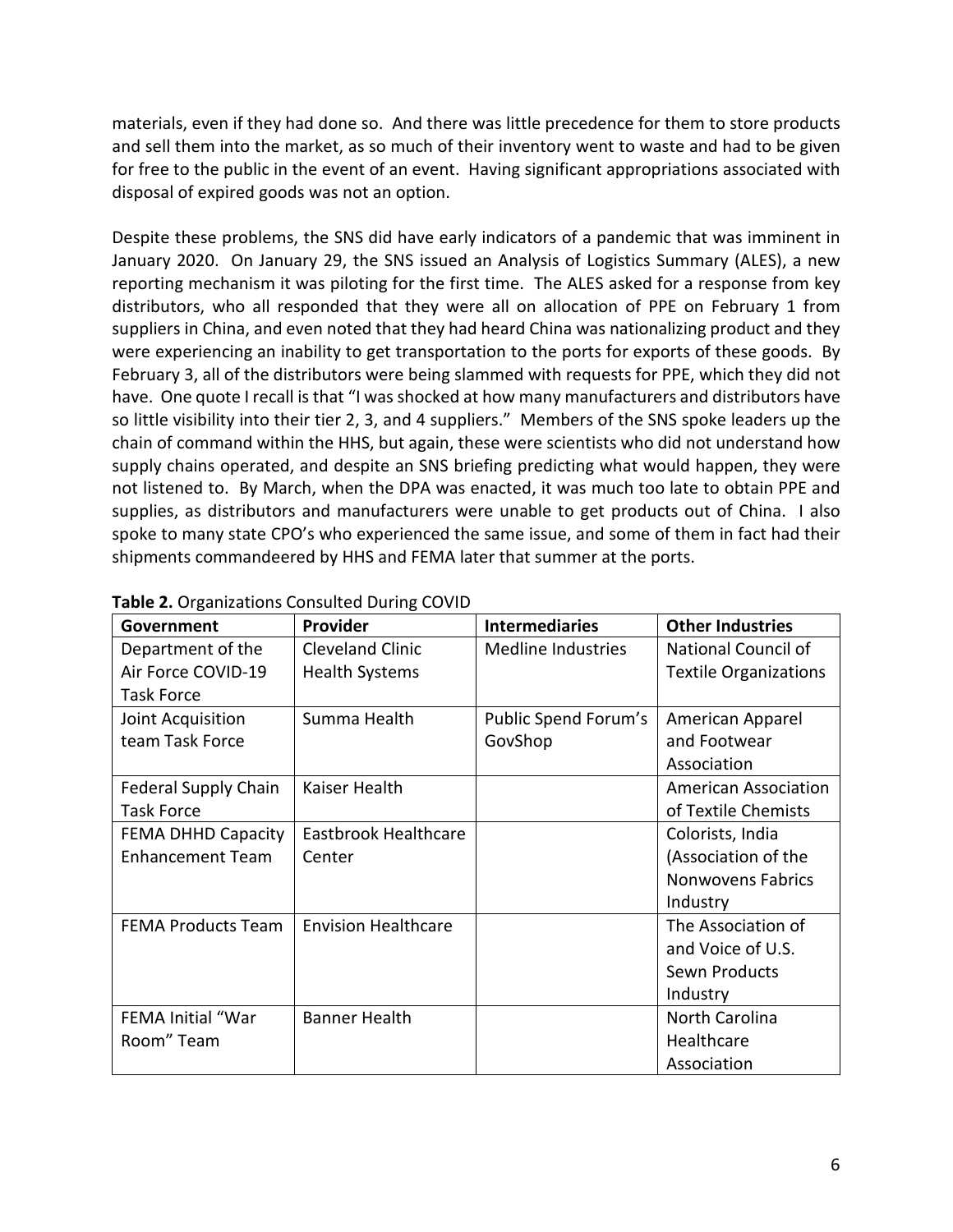| <b>FEMA Tower Team</b>     | Montage Health | American Public |
|----------------------------|----------------|-----------------|
|                            |                | Power           |
| Joint DOD Healthcare       |                | Beroe, Inc.     |
| Team                       |                |                 |
| <b>JAIC Project SALUS</b>  |                | Helena COVID-19 |
| Team                       |                | Network Project |
|                            |                | Resilinc        |
| <b>DOE</b>                 |                | Exiger          |
| <b>CBRN Office FEMA</b>    |                | Govini          |
| <b>Biomedical Advanced</b> |                |                 |
| Research and               |                |                 |
| Development                |                |                 |
| Authority (BARDA)          |                |                 |

# **Federal Roles and Responsibilities in Responding to COVID and Medical Shortages**

During the COVID pandemic, the federal response suffered from a number of problems which we observed through discussions with personnel across a number of agencies shown in Table 2.

1. A singular lack of federal-level market intelligence and supply chain transparency left the government ill prepared. Because the SNS was never designed to anticipate every risk, it was forced to prepare for a wide variety of possible disruptions by mounting a response with little intelligence. To be better prepared, a multi-agency collaborative effort that relies on multiple sources of information is required. The Playbook for Early Response to High-Consequence Emerging Infectious Disease Threats and Biological Incidents describes a number of agencies that should be involved on the medical side, including DHS, DOT, NIH, CDC, ASPR, USAID, DOD, USDA, FDA and others.<sup>[2](#page-6-0)</sup> But there also needs to be a supply chain facing organization, that is prepared to provide insights into categories of medical supplies and the state of those markets, that is responsible for developing acquisition and logistics strategies to ensure management of these items. To prepare for emergencies, category strategies need to be established for critical supplies in order to understand the current state of supply capacity, constraints, and export restrictions.<sup>[3](#page-6-1)</sup> Supply market research is particularly important for items like PPE, for which there is a notable lack of domestic manufacturers to support a surge in demand.

<span id="page-6-1"></span><span id="page-6-0"></span> <sup>2</sup> https://www.prolific.com/qwiki.cgi?mode=previewSynd&uuid=VAXM1WWF9J6RQ336F82Q7WSFK6QT. <sup>3</sup> Defense Pricing and Contracting. n.d. Contingency contracting.

https://www.acq.osd.mil/dpap/pacc/cc/index.html. Accessed September 3, 2020.10. Monczka R, Handfield R, Giunipero L, Patterson J. *Purchasing and Supply Chain Management*. 7th ed. Cincinnati, OH: Southwestern Publishing, College Division; 2019.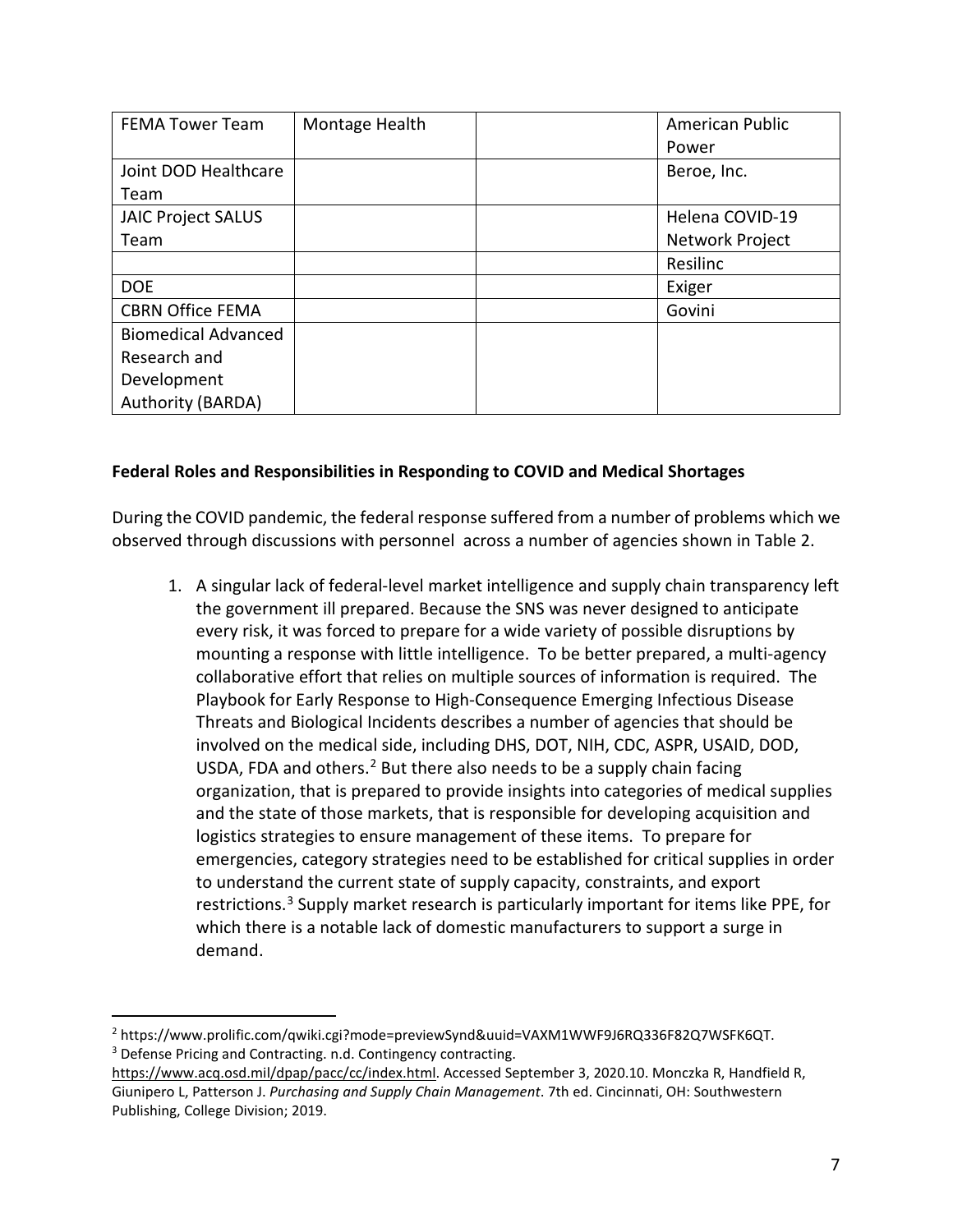- 2. A lack of technology for material visibility within the SNS, FEMA, and state procurement offices led to a lack of demand insights and the inability to detect shortages in hospitals and the national stockpile. There were no barcode-tracking systems to monitor where inventory was in the system or to find the expiration dates of materials in storage. One cannot manage what one cannot see. The SNS relies on a manual count of inventory and manual updates to its antiquated Department of Defense material system, with an antiquated inventory management system providing no visibility into materials' expiration dates, similar to recent findings reported in regard to the Veterans Affairs' COVID-19 inventory readiness. [4](#page-7-0) For instance, an audit of the SNS stockpiles in January 2020 revealed that the stock of N95 masks, gowns, and gloves had been depleted during the H1N1 pandemic a decade earlier and never replenished, and many of the masks were past their expiration dates. [5](#page-7-1) We further discovered that significant shortages of PPE were not being reported publicly by the CDC during this period. A report by the **[National Healthcare](https://www.cdc.gov/nhsn/index.html)  [Safety Network](https://www.cdc.gov/nhsn/index.html) (NHSN)** recorded on June 10, 2020, which is part of the CDC, is the nation's most widely used healthcare-associated infection tracking system, and reported that 40% of hospitals could not get N-95 masks.
- 3. The federal government's reliance on health care suppliers that are primarily overseas and beholden to the export policies and priorities of other nations has led to significant shortages. Even 3M in the United States was not able to produce masks because all the sources of materials (fabric, elastics, nose bands) were produced in China. My discussions with state CPO's suggested that partnerships with private sector companies, such as the association between the state of Michigan and General Motors, facilitated access to Chinese suppliers through assets that were on the ground in Shanghai. Many distributors were unable to get supplies, and were inundated with promises from bogus suppliers in Asia that they could produce masks. They were also flooded with orders from hospitals, who were desperate and were placing orders with everyone, making it difficult to understand what the actual demand levels really were. Donald Trump**'s** [Executive Order 13909,](https://www.federalregister.gov/documents/2020/03/23/2020-06161/prioritizing-and-allocating-health-and-medical-resources-to-respond-to-the-spread-of-covid-19) which was issued on March 18, allowed the government to "determine...the proper nationwide priorities and allocation of all health and medical resources...for responding to the spread of COVID-19 within the United States." Project Airbridge was designed to airlift masks from China, but it was never revealed the actual number of masks and supplies that were acquired.
- 4. Disparate means of communication and coordination among public agencies were apparent to everyone. Today the Division of the Strategic National Stockpile occupies

<span id="page-7-1"></span><sup>5</sup> Bender M, Ballhaus R. How Trump sowed COVID supply chaos. "Try getting it yourselves." *Wall Street Journal*. August 31, 2020. https://www.wsj.com/articles/how-trump-sowed-COVIDsupply-chaos-try-getting-it-yourselves-11598893051#comments\_sector. Accessed October 12, 2020.

<span id="page-7-0"></span> <sup>4</sup> US Government Accountability Office. VA acquisition management: supply chain management and COVID19 response. Report no. GAO-20-638T. Washington, DC; 2020.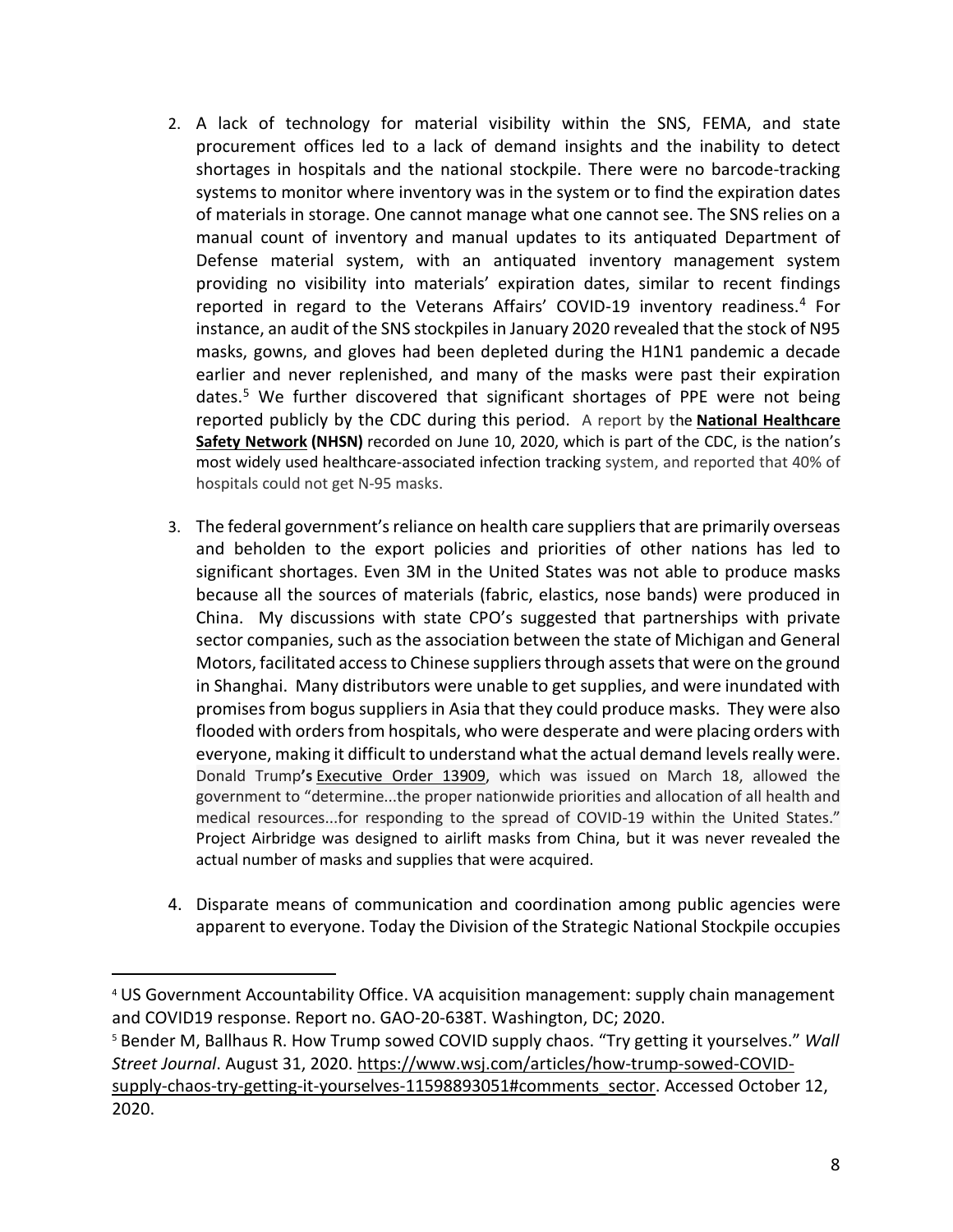a low level within the Office of the Assistant Secretary for Preparedness and Response (ASPR), a group of public-health experts in the Department of Health and Human Services. In this location, the SNS has little influence and national visibility and is not resourced appropriately, often with reduced budgets. In this location, managers struggle to get access to information from other agencies, and they have little national visibility to enable them to request such information. Ideally, the SNS would require the opinions of experts from many sectors, including epidemiology, health care, distribution, occupational safety, cyber security, drug administration, the intelligence community, the State Department, state agencies, and public health.

- 5. The SNS lacks strategic sourcing, forecasting, and planning capability. Preparing for a pandemic requires the ability to monitor many different things at once, from the dynamics of the Asian health-care market to the shifting nature of supply and demand across multiple categories such as PPE, drugs, vaccines, ventilators, and testing kits. A significant investment needs to be made in staffing the SNS with experienced supply management professionals, who are knowledgeable in developing category strategies for these materials. Many of these issues were problematic because of a lack of visibility technology, a lack of a barcoding system for track and trace of material locations, expiration dates, and consumption, and a lack of market intelligence on what was happening in the supply markets for these items.
- 6. Reactionary planning and interventionist strategies (e.g., universities stepping in to rapidly produce face shields using 3D printing) were used to fill gaps for whatever category of material was in short supply on any given day. A detailed advance plan that includes both third-party sourcing as well as domestic production sources that can be used as redundant stopgap measures is needed to ensure that hospitals are never put in the position of having to forage for PPE or other critical materials in an emergency.
- 7. Hospitals lack visibility into their needs and a mechanism to compel the reporting of need metrics (e.g., inventory and use data). A system of real-time inventory availability, transportation movements, and consumption rates for critical materials is imperative, as are insights into the global supply of a shifting list of materials.
- 8. The early depletion of the strategic stockpile in February 2020 produced an inability to replenish and distribute materials on a timely basis, because their expiration dates could not be readily found. Our research suggests that a lack of funding and a small budget hobbled the ability of personnel to acquire the PPE that they knew in January were going to be in short supply.
- 9. Multiple shortages of critical hospital supplies, which raise the number of lifethreatening supply shortages, exposed health care workers to risks that have further lowered our country's ability to respond. The SNS ran out of most materials in late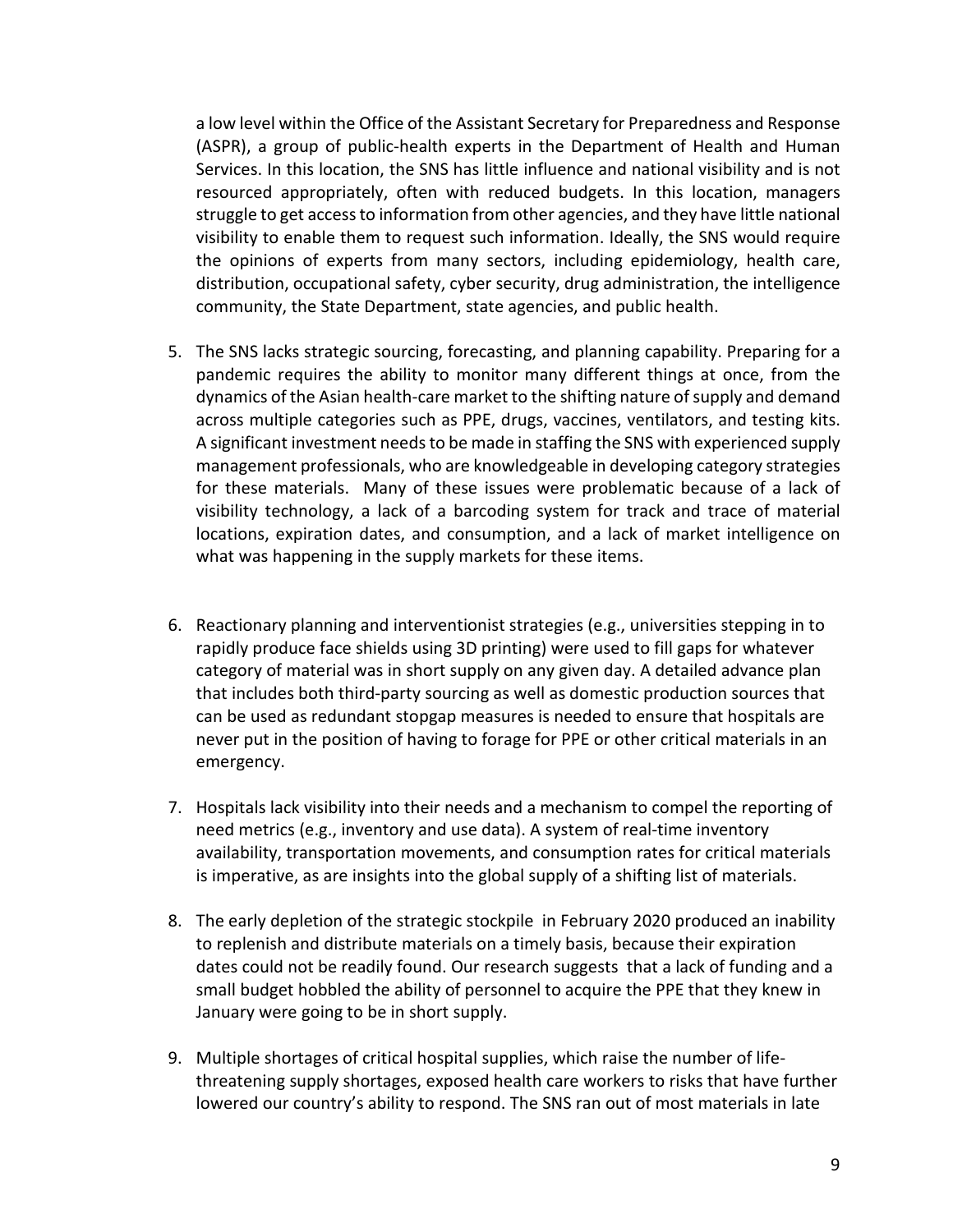March 2020.<sup>24</sup> A secure strategic-sourcing plan for health care supply acquisition that goes beyond monitoring materials in the stockpile is needed to respond quickly to emergencies.

- 10. Federal agencies were competing with one another over their decision rights and ownership of issues. An equitable and fair means of deploying materials in the stockpile that is based on need and avoids random allocations is necessary for our national health care policy. Today, no such policy exists, as there has never been a situation comparable to COVID whereby every state in the country required emergency medical supplies.
- 11. State procurement agencies were operating independently, which led to hoarding and gaps throughout the country, often with the bigger and more populous states getting priority and the less populated or lower-funded states being left out. A system for tracking inventory across state lines and creating a commons-based system of supply that shows the nationwide demand and supply requirements is needed for the equitable distribution and allocation of materials.

The Defense Production Act was invoked for PPE essentially after the fact, as the global supply of raw materials to produce these goods was already backlogged by April. Government edicts to control production will not function in a global supply chain that does not have raw materials available domestically. This situation reveals a lack of adequacy, capability, and governance to create and manage a commons to respond to a national pandemic situation. We attribute this to a number of inherent problems in both the national pandemic response and the general lack of integration across the entire US health care system.

To address these issues, the SNS needs a new mission and vision to enable it to function more effectively in a world where global supply chains have exposed its vulnerabilities. We could not find an effective interface between those in the SNS who manage the supply chain and those who manage the clinical and emergency issues (in the CDC, FEMA, and HHS), as well as a governance structure to coordinate these agencies. In civilian health care delivery, group purchasing organizations (GPOs) frequently serve an outsourcing function for the strategic sourcing and contracting for hospitals and integrated delivery systems. For the military, the Defense Logistics Agency (DLA) theoretically acts as a similar sourcing and contracting agency. In both the civilian and military environments, commercial distributors provide sourcing, anticipate demand, and carry out logistics and inventory management services.

As COVID-19 progressed, both GPOs and distributors recognized that while in normal times these organizations successfully managed this interface to secure goods, they were not prepared to meet the needs of the evolving pandemic. Importantly, they did not see themselves as stewards to reduce the risks associated with their customers, which would have made them a quasi-commons. Instead, they acted as supporting cost savings and product management in a health care delivery system dominated by just-in-time efficiencies rather than just-in-case management.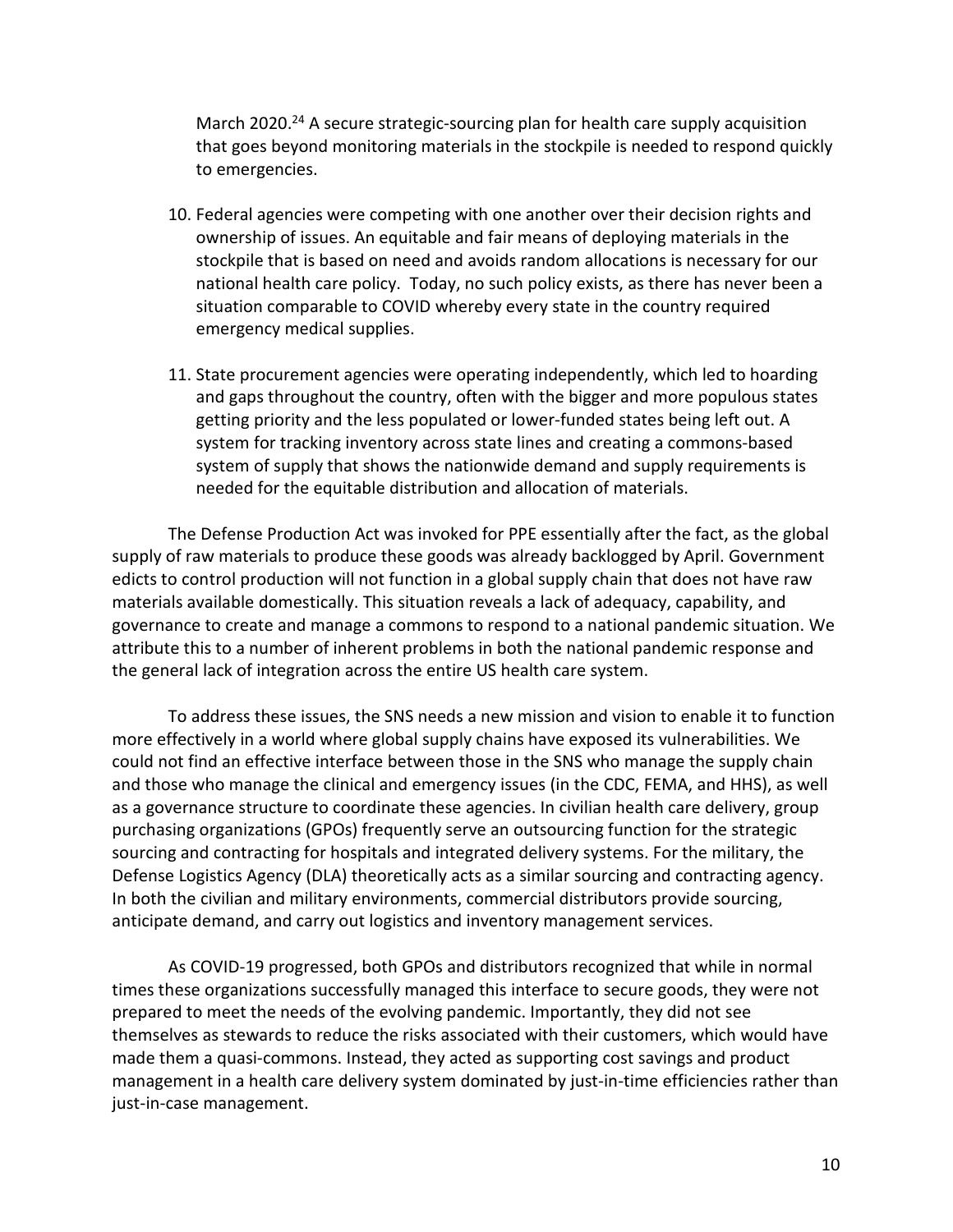#### **Principles for a Renewed SNS 2.0**

I will also lay out the principles for a what I believe is renewed SNS 2.0. In general, I believe the stated objectives the future state SNS has a strong appeal, but I believe there is an opportunity to influence this model in a more proactive and innovative manner. The ideas of having a controltower to create real-time visibility to the current state of material in the stockpile is a good one, but there remains a number of challenges with respect to data governance, as well as the source of the data, for creating a control tower initiative. As described in my book [The LIVING Supply](https://www.amazon.com/LIVING-Supply-Chain-Imperative-Operating/dp/1119306256)  [Chain,](https://www.amazon.com/LIVING-Supply-Chain-Imperative-Operating/dp/1119306256) the challenge will be to ensure the right data is available to the right people at the right time to make decisions. However, my biggest concern is that the overall stockpile construct in its current form within ASPR does not recognize the realities of current global healthcare supply chains. I am a co-author on a paper that was published in the Milbank Quarterly, developed a full basis for how to govern the national federal pandemic response. I have additional research papers published in the Harvard Business Review and the [Journal of Purchasing and Supply](https://www.sciencedirect.com/science/article/pii/S1478409221000194)  [Management](https://www.sciencedirect.com/science/article/pii/S1478409221000194) that also develops further insights on these issues.

The idea behind the SNS is not so much to focus on resiliency as the outcome, but rather to create a [supply chain that is immune](https://blogs.lse.ac.uk/businessreview/2020/05/15/supply-chains-need-to-develop-immunity-to-natural-disasters/) to shocks that may occur, including a wide variety of potential disruptions. A key component of a future state SNS is the ability to withstand different requirements that need to be pulled together on short notice. This requires advanced planning, effective category intelligence, and strategic sourcing plans for every key **need that might arise in an emergency.** The Pandemic Planning Team needs to develop demand sensing capabilities, war-gaming situations/simulations to inform category strategies, and capacity requirements that span both domestic and global sources. Requirements should embed industry standards to create maximum flexibility and increase alternatives in the event of need. This is the opposite of stockpiling of items, but rather involves contractual requirements and effective supplier development to ensure availability of supplies. We can begin with National Response Framework (NRF) items, and build on other requirements based on wargaming and simulations to assess what might be needed under different scenarios.

Increasing the stockpile size is simply going to create more waste. We advocate a "living" stockpile that covers and increases the number of sites. For instance, a number of DoD/VA Facilities carrying excess capacity can act as stockpile so long as they are tracked in real time. This requires enhanced data management to provide real-time view of material, and a FIFO inventory management approach to utilize stock that will minimize waste assuring fresh stock for the national stockpile, and minimize obsolescence. Private firms such as Amazon offer "buy and hold" inventory management options that could also be scaled to act as living stockpiles in addition to or in place of the DoD/VA clinic option. This approach would also utilize current sourcing research practices to ensure goods are state of the art, and aligned with the realities of the supply market situation, through focused category management and market intelligence.

We have to establish an SNS that is positioned with demand-sensing capabilities, that drive the people within the supply chain into action, to prepare and fight against the invader. And we need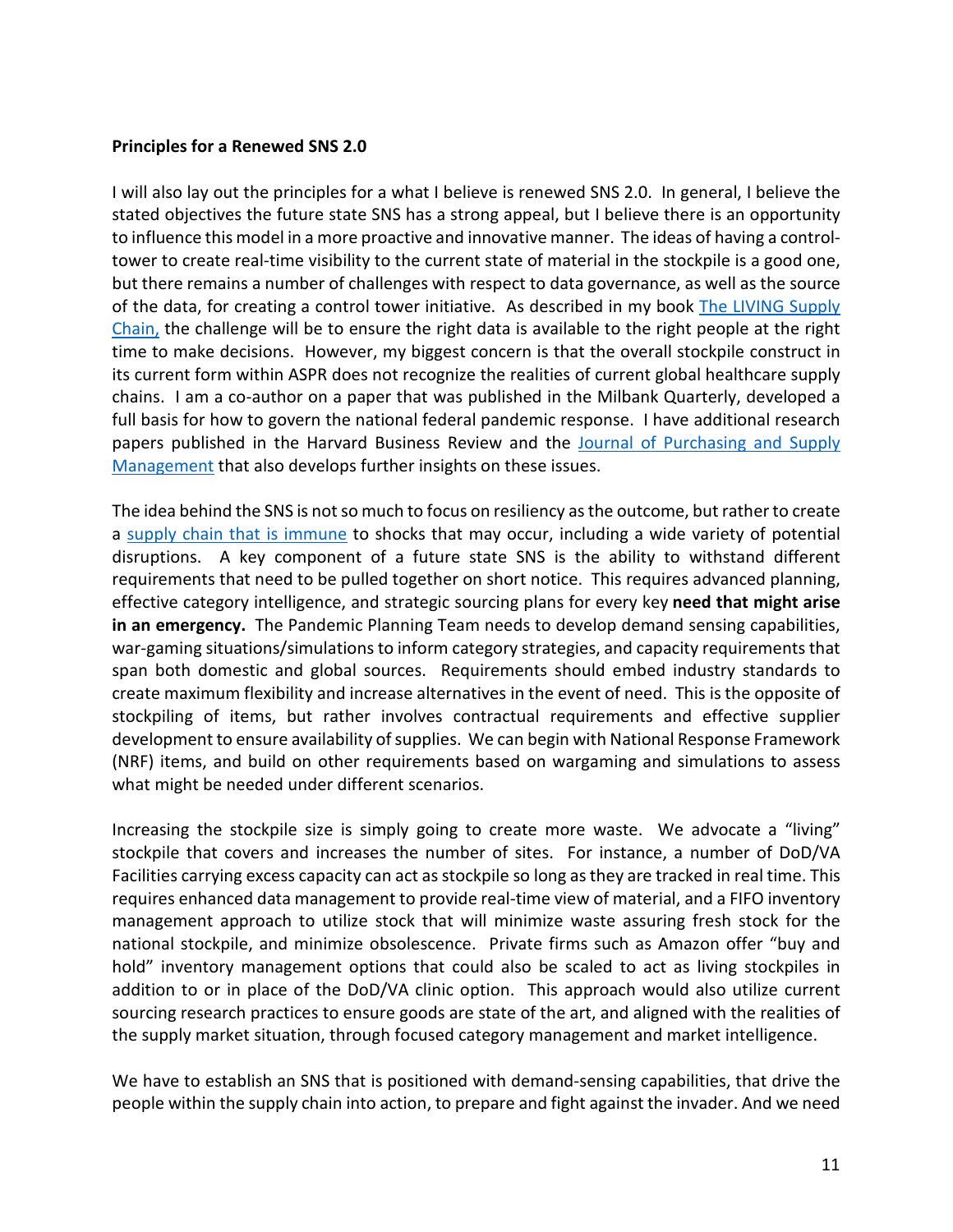to train our national supply chain system on how to prepare for this response. Supply chain immunity, in the case of massive disruptions of life-saving products and services, means the ability to survive, plain and simple. It is important, but many of us in the fight have noticed that the concept itself is not enough. We need the 'how', not just the 'what' in times of how to act in emergencies. We need to know how to prevent recent supply chain failures from reoccurring, should there be another pandemic or global event that affects all global supply chains. What we need is a [plan for ongoing and persistent immunity](https://scm.ncsu.edu/scm-articles/article/we-need-supply-chain-immunity-not-resiliency-a-position-paper) for the SNS.

# **1. Emerging Technologies**

Contractual requirements must be supplemented by inventory visibility systems tied to a control tower, as well as blockchain (or other distributed ledger) transaction channels. A blockchain creates a trusted network of suppliers, through a private and secure technology network, that allows instantaneous ordering, payment, and notification of receipt. A missing component of the COVID response was the inability to track where products were coming from, where they were being sent, and who was receiving them. The hoarding that is occurring can be prevented by inventory visibility systems, that employ barcode and QR code tracking of material through the supply chain, through a trusted network of distributors and manufacturers. Consumption of supplies should also be tracked, so that supply allocation decisions can be made in real-time based on daily or even hourly updates on what is happening vs. self-reporting demand that can contribute heavily to the tragedy of the commons scenario. This technology is not overly expensive to create (Handfield and Linton, 2017), but requires a centralized mandate and infrastructure to pull required data into a data lake that can serve as the single source of truth. This data lake must be curated carefully by a centralized group of information technology (IT) professionals, to ensure that data quality, reliability, and timeliness is not compromised. Traceability and transparency can reduce the risk of profiteering, counterfeiting and quality degradation in critical supply chains as well. We mandate that blockchain and visibility are critical features not a nice to have for the future strategic national stockpile (SNS) and should be used by all healthcare logistics functions.

# **2. How to create manufacturing surge capacity?**

Asking Manufacturers to reserve capacity/quantities of material to supplement the SNS is not going to happen. We now know we cannot rely on this strategy – foreign manufacturers will voluntarily or be forced to serve their country's needs first. Analysis I conducted with the S&P Market Intelligence shows how exports into the US were restricted during this period. Our manufacturers most often rely upon foreign supply chains, and this is not going to change overnight. Companies like 3M could not get masks delivered from This is simply not a workable proposition. Reserving manufacturing capacity is simply not possible, as most of the time this requires significant advance notice to scale up, and manufacturers do not have control over the capacity of their tier two suppliers in foreign countries. We are not going to be able to control manufacturing capacity which even if contractually reserved, and many of these products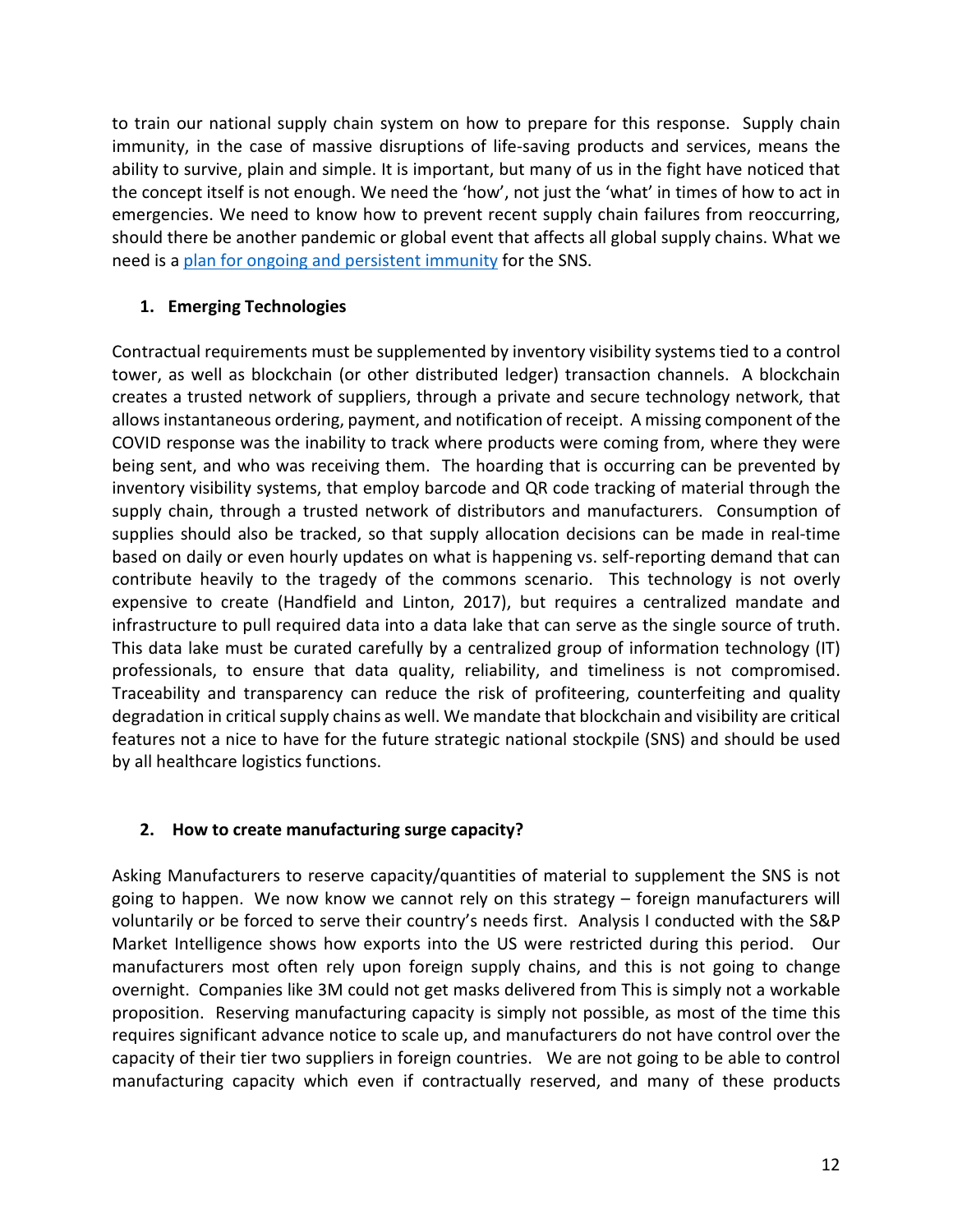unavailable to tap into during the COVID crisis (and remain so today) During any major global crisis, this will similarly be the case.

# **3. What industries can be re-shored?**

There are problems with the idea of re-shoring manufacturing to the United States. My discussions with manufacturing executives suggest that once an organization commits to outsourcing to third parties in low-cost countries, there is a minimum planning horizon of five years involved, as this requires supplier qualification, audits, start-up, quality certification, and on-going ramp-up. In many industries, sourcing executives have embedded their supply chains in Asian regions, noting that *"…these jobs will never return to Western countries.*" As an example, 80% of the world's production of certain medical products are produced by four manufacturers in one province in China. To establish alternative sources that are competitive, qualified, and atscale would cost much more than the 25% in tariffs companies are paying today in the U.S. to import from China.

In my research I developed a framework of supply chain strategies for geopolitical risk mitigation (see Figure 1), which provides some guidelines to the federal supply chain on whether to adopt centralized/regionalized or localized supply chain designs according to how entrenched their suppliers are in a particular geographic location as well as how severe the geopolitical disruption is perceived to be.

| Cost and Difficulty of Reshoring | Higher | "Tactical Warfare"<br>Centralize, petition government,<br>and employ short-term tactics to<br>reduce impact                                       | "Grin and Bear It"<br>Maintain status quo due to<br>entrenched suppliers<br>- where possible regionalize to<br>reduce sole sourcing risks |
|----------------------------------|--------|---------------------------------------------------------------------------------------------------------------------------------------------------|-------------------------------------------------------------------------------------------------------------------------------------------|
|                                  | Lower  | "Buy Local"<br>Identify lower cost suppliers, work<br>on developing new sources of<br>supply, and establish long-term<br>plan to localize supply. | "Explore Your Options" -<br>Regionalize and localize to identify<br>new sources of supply in lower<br>cost regions (E. Europe, Mexico)    |
|                                  |        | ower                                                                                                                                              | Higher                                                                                                                                    |

Likelihood of Long-term Geopolitical Risks and Disruptions

# **Figure 1: Framework for Supply Chain Strategies for Geopolitical Risk Mitigation**

The Y-axis of Figure 1 shows the shifts in the external business environment, which have rendered it difficult to localize or shift the supply base, because of the entrenched nature of the supply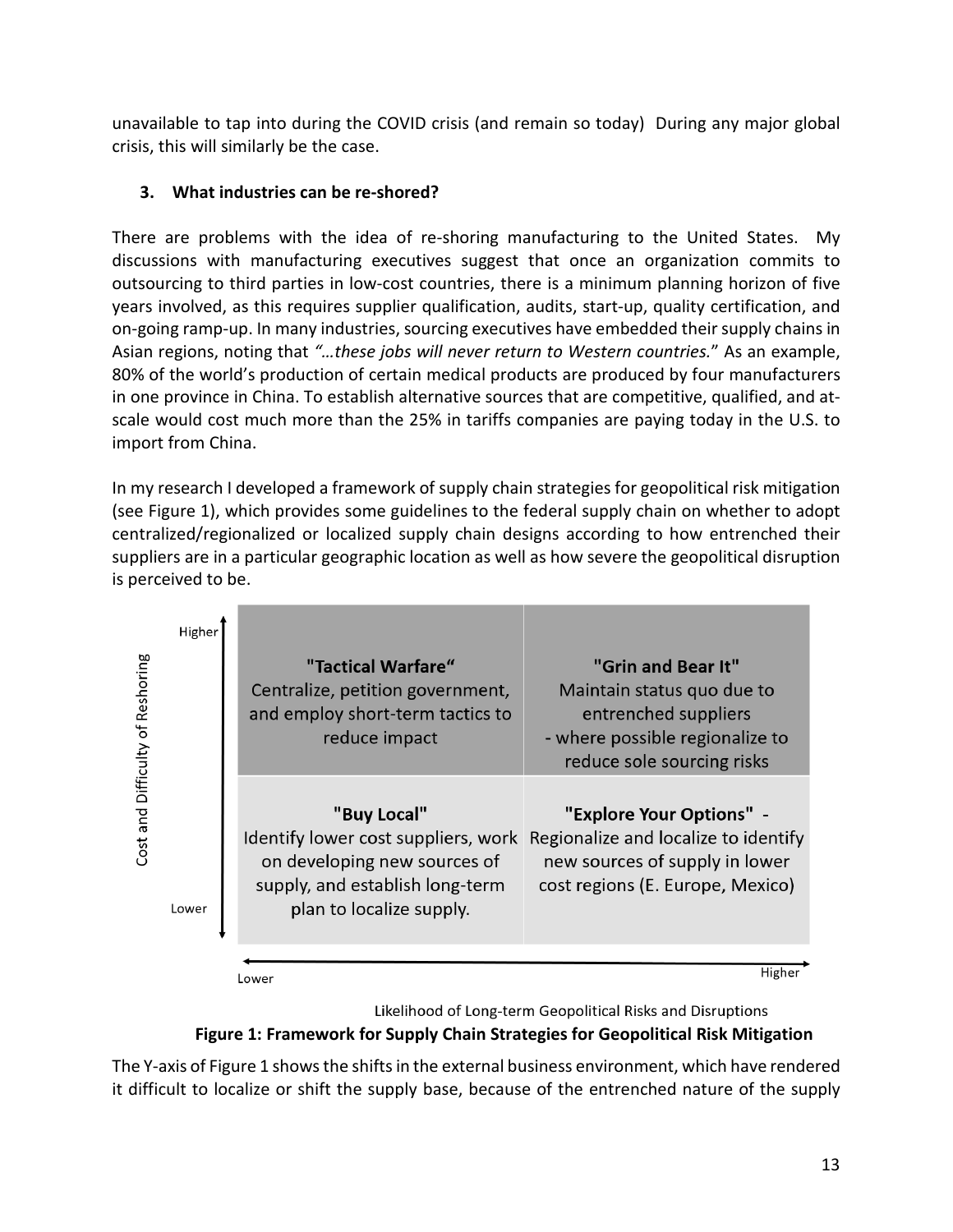base, or the cost-prohibitive elements for doing so. We note here that many Chinese industries were established with government investment, and the cost of capital for developing local sources is a significant barrier for investing in local supply capacity. The X-axis refers to the perceived likelihood of on-going political risk and disruption that is likely to continue, including the likelihood of on-going tariffs, customs duties, quotas, and export restrictions, resulting from a major and ongoing geopolitical event such as Brexit or the US-China trade war. In general, there are four strategies that emerge.

**Strategy 1: "Grin and Bear It"** - *High difficulty of reshoring, High likelihood of on-going geopolitical risk*. The increasing cost of moving products from an overseas supplier has been escalating, not just because of labor costs but also because of transportation costs, tariffs, duties, and supply discontinuity have dramatically increased the discussions around localization This perception has escalated following the COVID-19 crisis, as borders were suddenly shut down for critical materials like PPE and ventilators. However, there are some economic factors that simply cannot be overcome, where entrenched supply bases produce a "Grin-and-Bear-It" approach. This approach recognizes that in some industries, supply chain redesign is difficult, if not impossible, such as in the electronics industry where the epicenter of component manufacturing and final assembly is in Asia. Under the "Grin-and-Bear-It" approach, we suggest companies will prioritize short-term tactical efforts such as building redundancies and holding inventory at different points in the supply chain. Other tactical strategies may include moving production to nearby locations (such as Vietnam) or transshipping through nearby locations to allow for a change in the country of origin customs label and the avoidance of tariffs.

**Strategy 2: "Explore Your Options"**- *Low difficulty of reshoring, High likelihood of on-going geopolitical risk*. The movement towards localization strategies is a function of the supply chain logics that prioritize the avoidance of uncertainty and risk, and an acknowledgment of the importance of lowering the total landed costs of goods, which occurs naturally as suppliers are located closer to customers. Localization is particularly relevant due to the size/cost ratio of goods with large, bulky, and low-margin items (such as food and beverages, vehicles, fabrications) being manufactured closer to the point of consumption because they are expensive to transport. There is also an opportunity to increase domestic sourcing to exploit local market knowledge and drive growth. Consider the case of mobile phone technology and how local producers in India and China have taken massive market share by moving towards regional supply chains that produce locally for local markets. Proximity drives lower costs by being closer to customers and closer to the point of sale. For the same reason, Amazon is opening Distribution Centers close to major centers of demand in the United States, with many US retailers moving to a same-day or next-day logistics delivery model.

**Strategy 3: "Tactical Warfare"**- *High difficulty of reshoring, Lower likelihood of on-going geopolitical risk.* For some products, such as pharmaceuticals, medical supplies, healthcare products, and complex tooling, we may see reduced tariff barriers as access to these products is deemed critical following the COVID crisis. For instance, we are unlikely to see a sudden surge of local production of high volume, low-cost medical products in Western economies. For products within this quadrant, the expectation is that geopolitical risks will not be ongoing, with such risks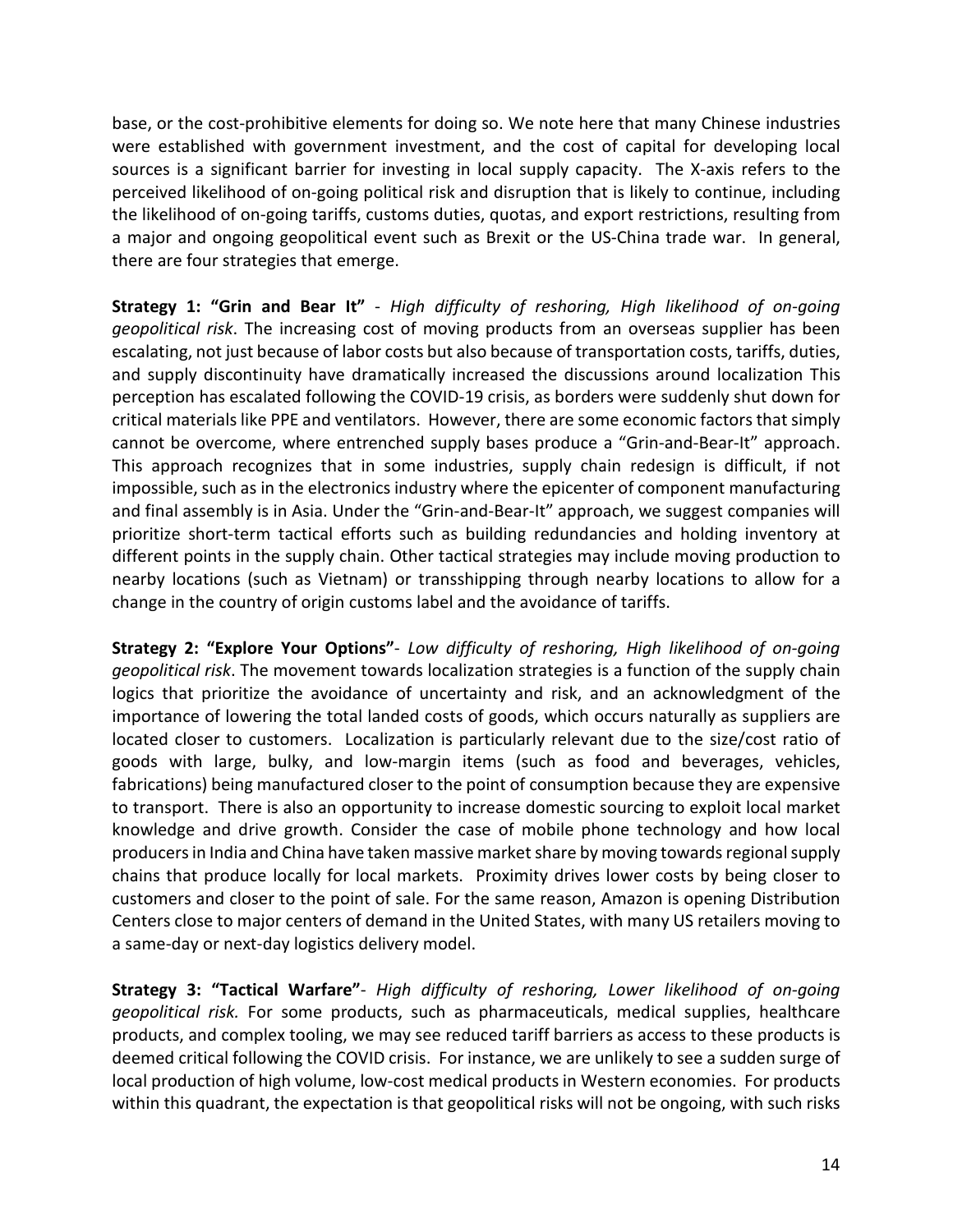not perceived as being not substantial enough to justify the cost of relocating production. Companies in this quadrant will adopt short-term tactical measures such as tariff avoidance, regional distribution centers with inventory, and national stockpiles of goods. However, if there is maintained political pressure for these types of goods to be produced locally, such as pharmaceuticals to treat the symptoms of COVID-19 or PPE, these industries will consider shifting production on-shore. In addition, we may see manufacturing, heavy engineering, and oil and gas seek to develop local suppliers of engineered products, to ensure business continuity and develop secondary sources of supply, even though costs may increase.

**Strategy 4: "Buy Local"** - *Low difficulty of reshoring, Low likelihood of on-going geopolitical risk.* For those products that are subject to local cultural differentiation and local sources of supply, we will see localized supply chain designs dominate, with this category expected to grow further as consumer demand for local products increases. Industries in this sector include food, especially fresh fruit, vegetables, and meat, as well as complex health products such as customized pharmaceutical products (gene therapies) and ventilators. For example, we are beginning to observe new start-up companies in areas such as customized apparel, who are seeking to develop digital apparel production capabilities in response to consumers who are seeking customized clothing and want it delivered within 48 hours, and localized capabilities will become important for this sector. We now map the industries in our study to the four strategies shown in Figure 1 to provide an indicative framework for supply chain designs (see Figure 2).



Likelihood of Long-term Geopolitical Risks and Disruptions



# **4. How to develop a flexible sourcing stockpile?**

We need to move away from the idea of simply increasing the Strategic National Stockpile, and think more in terms of the "Strategic National Sourcing" framework. What is needed is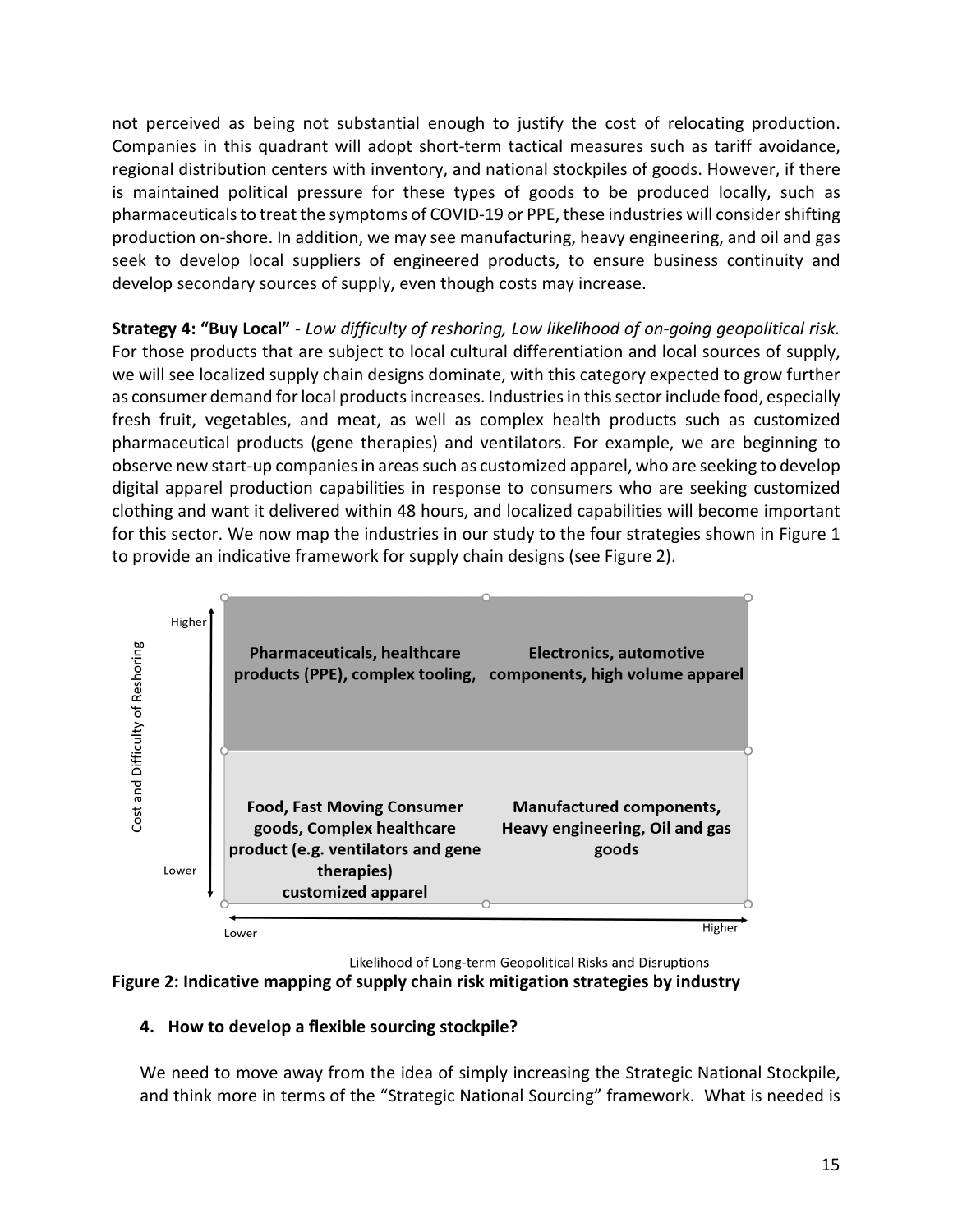a sophisticated approach for development of category strategies, combined with deep supply market intelligence around how to construct strategies to mitigate risk. "Supply market intelligence can be defined as a process for creating competitive advantage and reducing risk through increased knowledge of supply market dynamics and supply base composition." (Handfield, 2010, p. 43)<sup>6</sup>. I use the term "supply" in this definition and construct label, but this idea applies directly to services as well (i.e., you can gain knowledge about the dynamics and composition of available service providers.). Market research, in a public context, is the collecting and analyzing of information about capabilities within the market to satisfy agency needs (Federal Acquisition Regulation, Subpart 2). This can consist of surveillance and investigation techniques. Surveillance is a continuous awareness process whereas investigation consists of targeted, comprehensive analysis for a direct need. We note that supply chains and markets can be viewed as having informational attributes that can be viewed in the aggregate or at discrete, finite levels. We can 'zoom in' or 'zoom out'. It can also be viewed along a temporal dimensional attribute. Any future governance framework should consider these attributes and look for useful, analogous frameworks from which to learn.

### **5. How to organize equitable distribution?**

Fifth, asking distributors to warehouse goods and then be responsible for distribution is not feasible. I have written two books on pharmaceutical and healthcare distribution (Handfield, 2012; 2013)<sup>7</sup>, which have highlighted a number of structural issues with healthcare distribution that make it problematic for distributors to house finished goods inventory buffers or at point of care. One of the biggest challenges is the allocation of goods, which historically has been not equitable. During the COVID crisis, the SNS failed to serve a large number of healthcare institutions, namely smaller hospitals in less populated states. This was clear during many of the conversations I had with the National Association of State Procurement Officers as well as with the National Governors Association. Further, private distributors and GPO's will always first serve their primary customers based on who has the greatest buying power and based on prior existing relationships, and there is thus a need for increased visibility and fair allocation mechanisms that are transparent to all. (Note that the CDC NHSN has the data to demonstrate that major shortages of PPE and masks were not equitably distributed.).

An equitable system for distribution is especially needed during an emergency, and a federal policy is needed. During a pandemic the demand for materials can come from many different

<span id="page-15-0"></span><sup>&</sup>lt;sup>6</sup> Handfield, R. (2010). Supply Market Intelligence: Think Differently, Gain an Edge. Supply Chain Management Review, 14(6), pp. 42-44, 46-49.

<span id="page-15-1"></span><sup>7</sup> Handfield, Robert, *Biopharmaceutical Supply Chains, Distribution, Regulatory, Systems, and Structural Changes Ahead,* Boca Raton, FL: Taylor & Francis, June, 2012.

Handfield, Robert, *Patient-Focused Network Integration in BioPharma: Strategic Imperatives for the Years Ahead*, Boca Raton, FL: Taylor & Francis, June, 2013.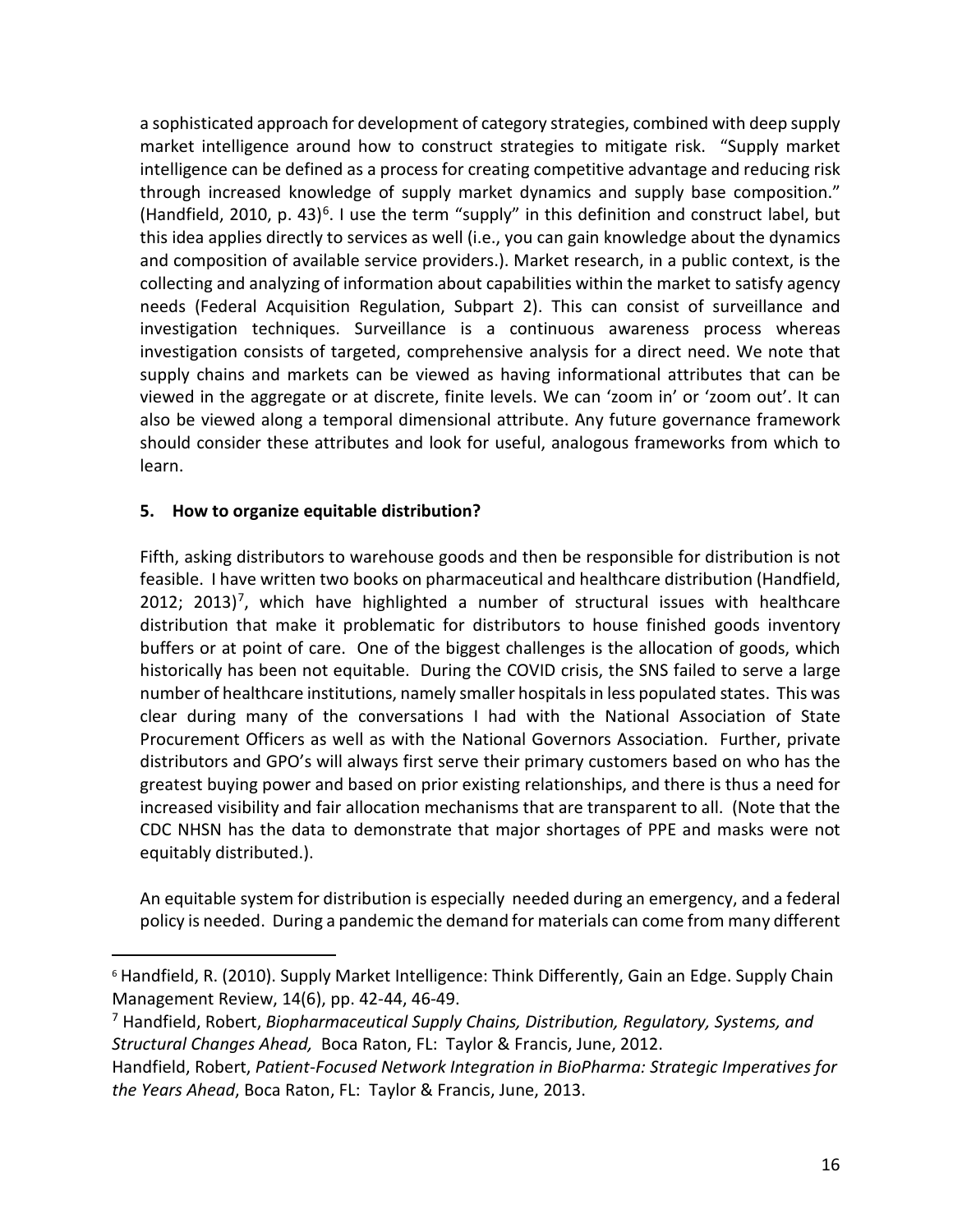kinds of organizations. We have seen large integrated delivery systems, individual hospitals (in and outside of these systems), government delivery systems including military and VA, prisons, nursing and senior residential facilities and rural hospitals and clinics all seeking medical supplies. Importantly, all have had access or lack of access to different sources. The "alternative market" that emerged during COVID-19, consisting principally of suppliers with personal contacts in Asia that were not part of the every-day PPE production system, targeted many of these provider organizations. An equitable system will be responsive to need as opposed to demand and be guided by a set of ethical principles that facilitate triage and distribution. To have an equitable system requires input from the various provider organizations regarding demand on their systems – but also focuses on preparedness (just in case) – which, if credible, may well prevent hoarding. If we can see where things are going, we can alleviate the need to rely on distributors and vendors to allocate material to the right places, whereas a demand sensing capability at the SNS level can drive allocation to the right states and counties most in need. Resource availability is key, but we note that information availability may be just as important, if not more so. We note that current COVID19 supply strategies have become a zero-sum game given asymmetric information, and new forms of governance are required to address these shortfalls.

#### **6. How to develop better market intelligence?**

Having capabilities and flexibility in sourcing alternatives is a key attribute for creating supply chain immunity for the federal supply chain. There are a number of components of an SNS that cannot be sourced domestically 100%, as it may not be practical or even possible. Outsourcing of manufacturing capabilities in North America has been on-going for more than 20 years. Even today, our experience is that many DoD contracts for aircraft and naval components are not commercially available in the United States, and are often obtained through local distributors sourcing to third party manufacturers overseas. The goal should therefore be to maintain domestic sources where it makes sense, to support national security, and create a global network off trusted suppliers who are willing to become part of the blockchain/visibility network. This may also involve partnering with organizations like Resilinc that monitor global events in supply markets and map these to key global suppliers. This can facilitate an understanding of the full risk picture, promote securing national needs first, with a "cold eye" on global impacts. Early warning is the key to early action, which can prevent shortages and capacity problems from occurring if one is too late to the game. The idea is not to remove global suppliers from the field, as this is not only impossible for certain categories of material, but may be detrimental to overall supply chain risk. We need to ensure that we cannot be removed either. This policy is not to be confused with base nationalism (which would be exclusion oriented/isolationist intent on keeping others out.). Rather the goal is to create a network of suppliers that can flex and collaborate through a trusted co-determined future relationship with a major government agency. Many global suppliers would love to be part of such a network. We have learned, during the COVID-19 epidemic, that organizations, across the globe, which were involved in manufacturing non-PPE materials, were quick to ramp-up their ability to produce PPEs. What they lacked was access to distribution systems for their products, leading to disorganized approach to making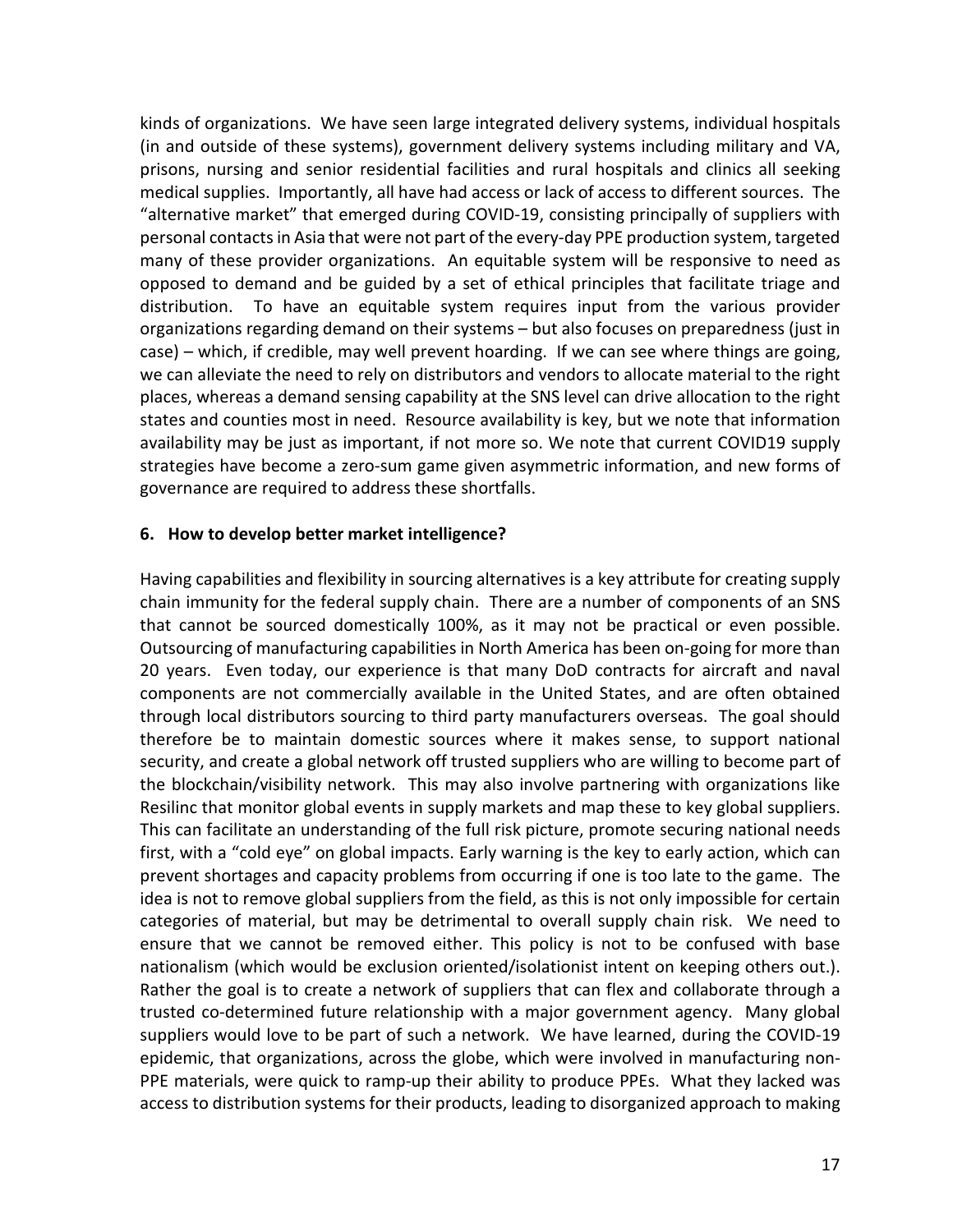an introduction to those hospitals and locations in need. A coordinated effort might have channeled these nouveau-suppliers to meet these contractual obligations over an extended period of time. Strategies that are focused on demand shaping with suppliers also has a major impact on cost and availability of supplies, much more so than typical "strategic sourcing" RFQ's and evaluation of bids. These approaches will not function well in the case of managing the stockpile. We summarize these key actions in Table 2 below.

| <b>Objective</b>                                             | <b>Key Result</b>                                                                                              | <b>Timeline</b>                                   |
|--------------------------------------------------------------|----------------------------------------------------------------------------------------------------------------|---------------------------------------------------|
| Complete traceability in SNS<br>stock                        | Blockchain enablement across entire SNS                                                                        | 6-12 months                                       |
| Increase SNS flexibility                                     | DOD and VA hospitals become living stockpiles                                                                  | 12 months                                         |
| Increase SNS durability                                      | Reduce large lot buys and move to joint-<br>purchased phased delivery                                          | Waterfall based on<br>existing supplier contracts |
| <b>SNS</b><br>Utilize<br>Volumes<br>to<br><b>Enhance DPA</b> | Multi-year purchases with all DPA/DPA-Like<br>Vendors                                                          | 2 months                                          |
| <b>SNS</b><br>global<br>Increase<br>independence             | Universities and labs funded for JIT development<br>of critical need/fallback source material/items<br>for SNS | 5 years                                           |
| Increase SNS flexibility                                     | Develop/maintain strategic sourcing plans for<br>every key need that might arise in an emergency               | 2 years                                           |

Table 2 – Actions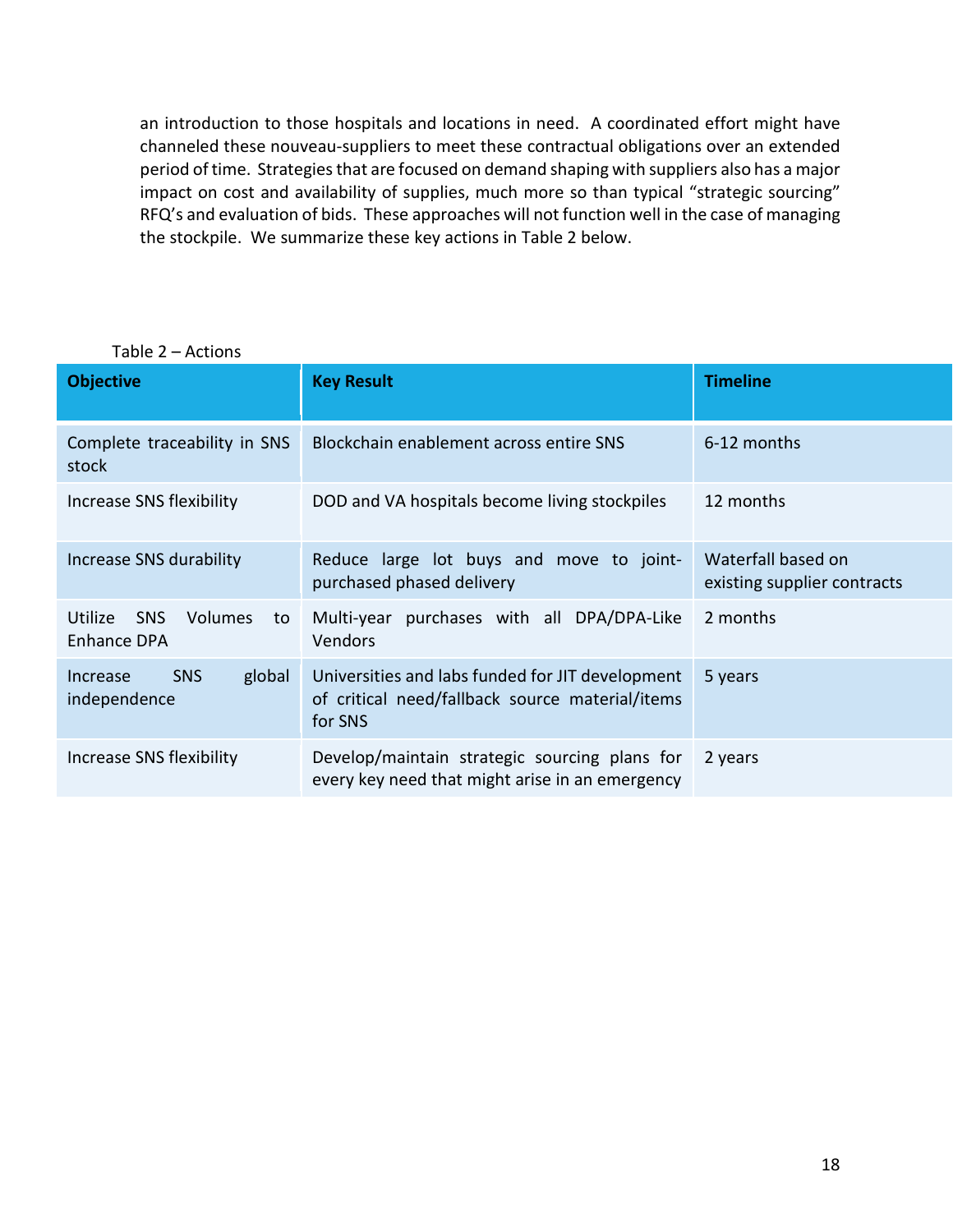# **7. What are the skills and requirements for staffing the SNS 2.0?**

 Understanding the supply market for critical items, and developing a sourcing strategy, including a risk mitigation strategy if there is an impending issue, is critical for on-going management of global events and keeping abreast of what is happening in each area. Category managers could be flow-through positions for MBA and other graduate students going through a supply management program, and could be updated on a bi-annual basis, affiliated with a major set of universities that have supply chain management programs.

Category intelligence can help establish built in triggers for preparing the SNS given early warning. There are perhaps two planning scenarios for action: generic material usage, and responsive/reactive mode. Example: should the SNS have been activated when Wuhan was "hot"? This is another argument for a "living stockpile" and persistent market intelligence in regards to having vendors with excess capacity – rapidly increasing stock would only be constrained by the carrying capacity of our government points of care. The vast majority of our defense bases have large storage facilities, even if not in the hospital itself, that could serve as stockpile locations. The risk with a warehouse stockpile is that we acquire a massive amount of goods that we waste, if they roll right into a hospital inventory they can be whittled away over time. The issue with the current use of massive contracts with large buys (in addition to the fact that the goods go stale at the same time) is that rapidly pulsing the base for more at any moment is not possible.

# **8. How will federal contracting change?**

I believe that alternative contracting approaches are required to deploy a the new SNS model. First, legislation is required to ensure that DEA Level I and II pharmaceuticals have daily reporting and visibility at the SNS locations. Second, there needs to be a policy to enable mass deployment of agreements with suppliers that are simple, and identify terms such as price, delivery, and leadtimes. These should be contracted early with multiple alternative suppliers, to provide a number of different sources for different elements of PPE. Suppliers should be qualified and audited prior to agreements, to ensure they are vetted against appropriate standards such as FDA, NIOSH, and others. I also suggest that different contractual arrangements should vary based on the category of product being sourced.

Our team considered how to best prioritize task forces requirements based on approval lead times and need levels that we think would hold well for a strategic national sourcing prioritizing framework. As shown below, supplies and services should fall into one of four quadrants defined by Source Approval Lead Time (SALT) - High and Low, and Source to Need (S2N) Ratio – High and Low. SALT includes both the time to vet new sources or new materials or service personnel themselves. This became especially important during a global health emergency where products must be vetted for safety and vendors must be vetted quickly to ensure they are not simply nonqualified opportunists.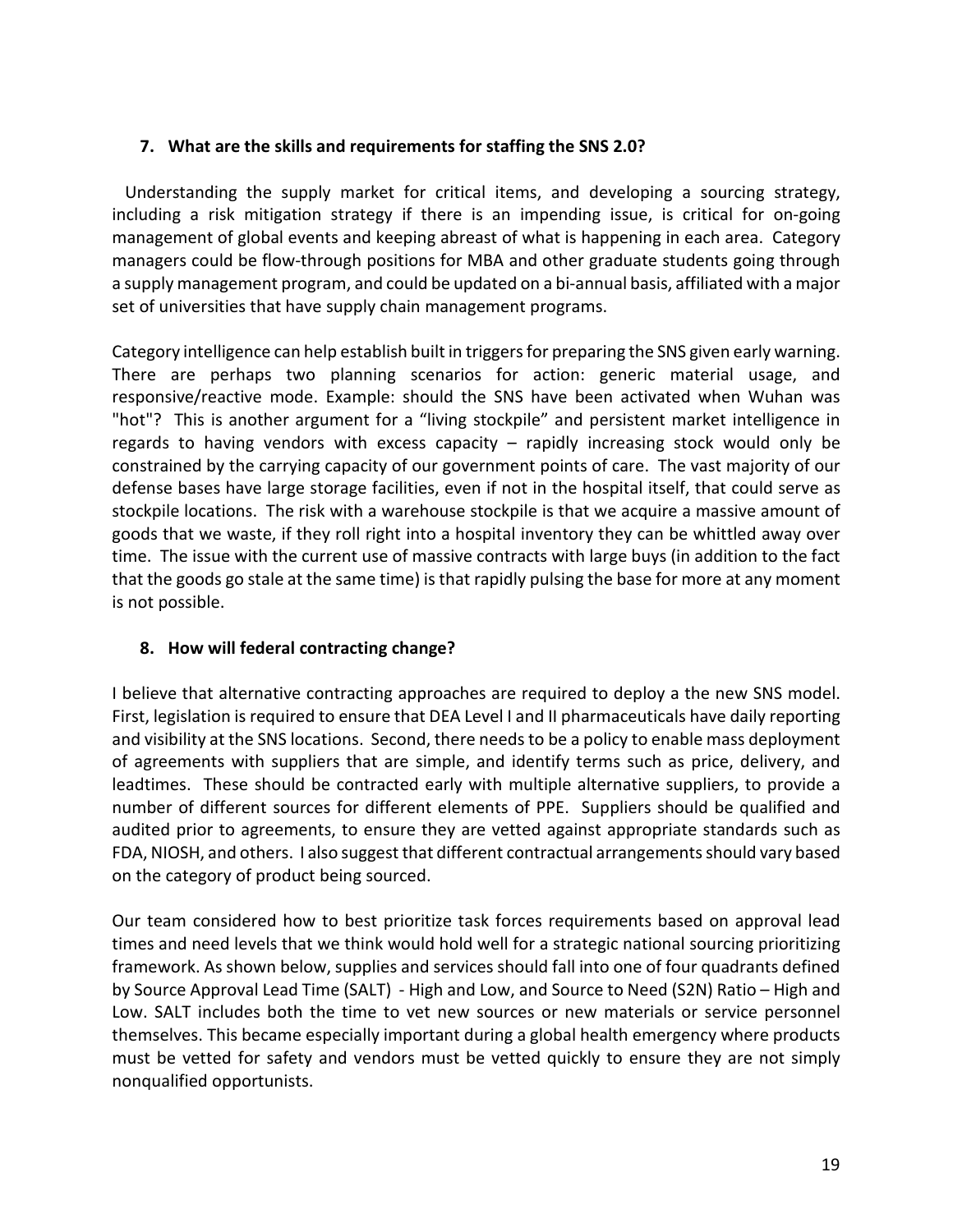Level 1 Requirements - low S2N ratio, high SALT bar. These offers should be reviewed by a team after a detailed vetting of the firm providing the offer (i.e., we would quickly look at alternatives from a reputable supplier, but set aside unknown, overseas or broker offers unless absolutely necessary).

Level 2 Requirements – low S2N ratio, low SALT bar. Vet quickly and set up agreement quickly. Distribute these to ready-to-go execution supplies or less specialized buying offices for mass acquisition. Consider pushing these to execution offices for vetting including open source market intelligence from commercial sources like Public Spend Forum's GovShop or public information sources such as GSA Advantage.

Level 3 Requirements - high S2N ratio, high SALT bar. Establish a wave approval process. Vet sources in waves, place vetted sources on contract and plan to continuously review future sources as backups (i.e. primacy sources that are domestic and approved, secondary sources from partner nations, tertiary sourcing from export/import restricted countries as needed). Push these approval/reviews and oversight of reputable sources to execution with high levels of quality assurance and long-term oversight horizons.

Level 4 Requirements - high S2N ratio, low SALT bar. Simply let execution offices field these sources. As they come in in directly send these sources to buying offices. Don't worry about strategically sourcing these items, but require suppliers to report capacity and stock to ensure they don't slip into Level 2 requirements. Inform execution offices d1at they need to report incidences of stock-outs.



Figure Source: Finkenstadt D., "DAF ACT DASHBOARD ALT 1" developed 5 May 2020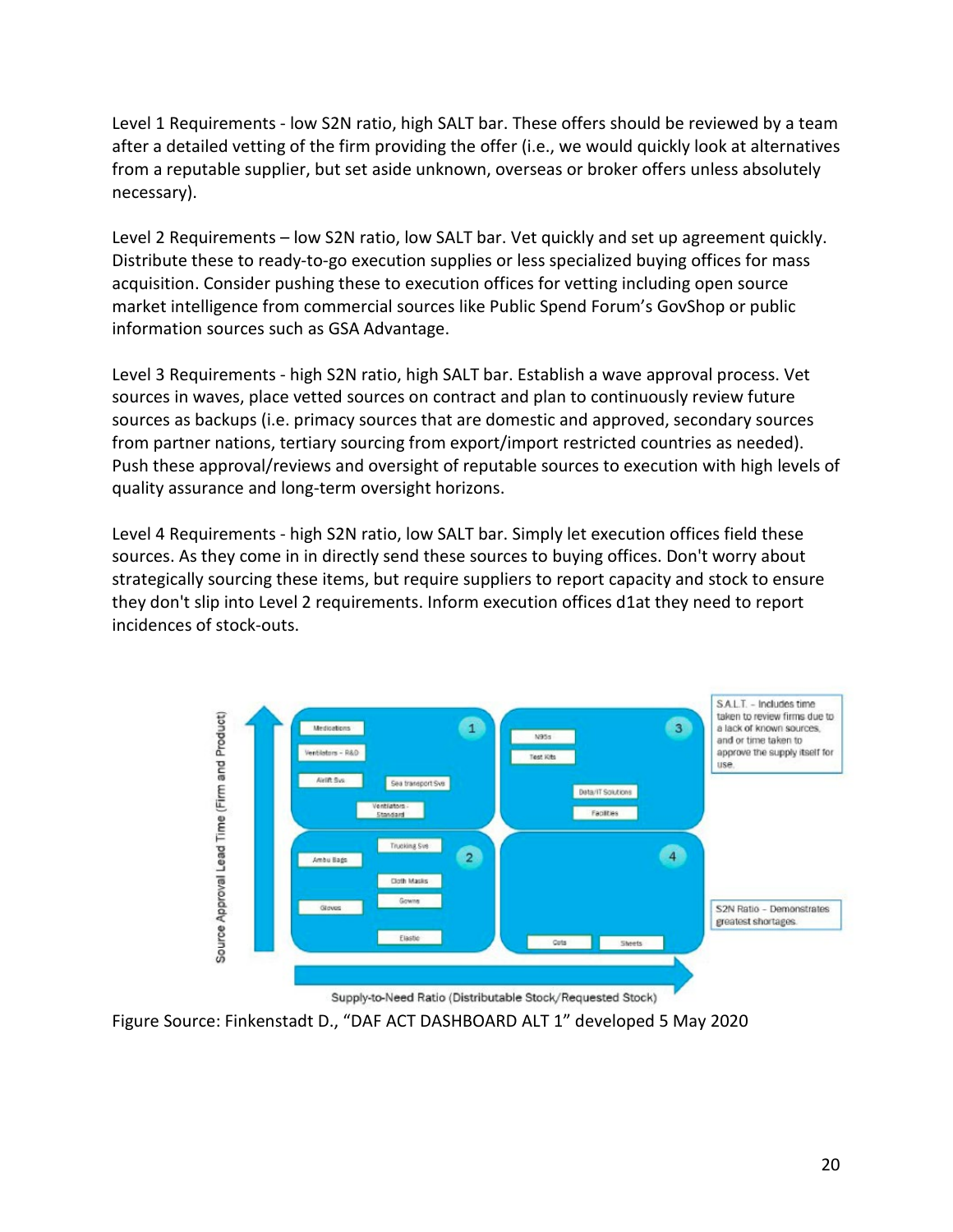### **Conclusions:**

The idea behind the SNS is not so much to focus on resiliency as the outcome, but rather to create a [supply chain that is immune](https://blogs.lse.ac.uk/businessreview/2020/05/15/supply-chains-need-to-develop-immunity-to-natural-disasters/) to shocks that may occur, including a wide variety of potential disruptions. A key component of a future state SNS is the ability to withstand different requirements that need to be pulled together on short notice. This requires advanced planning, effective category intelligence, and strategic sourcing plans for every key **need that might arise in an emergency.**

We need the 'how', not just the 'what' in times of emergency. We need to know how to prevent recent supply chain failures from reoccurring, should there be another pandemic or global event that affects every global supply chain. What we need is a [plan for ongoing and persistent](https://scm.ncsu.edu/scm-articles/article/we-need-supply-chain-immunity-not-resiliency-a-position-paper)  [immunity](https://scm.ncsu.edu/scm-articles/article/we-need-supply-chain-immunity-not-resiliency-a-position-paper) for the SNS.

The SNS 2.0 model we've proposed is a significant departure from previous versions of this agency. Globalization of supply chains and the reality of healthcare supply chain models will require a bold and innovative strategy for supporting our national response to pandemics, which I believe are likely to happen again. I have attempted to outline the problem and a set of possible solutions, and would be willing to support any efforts that move this forward.